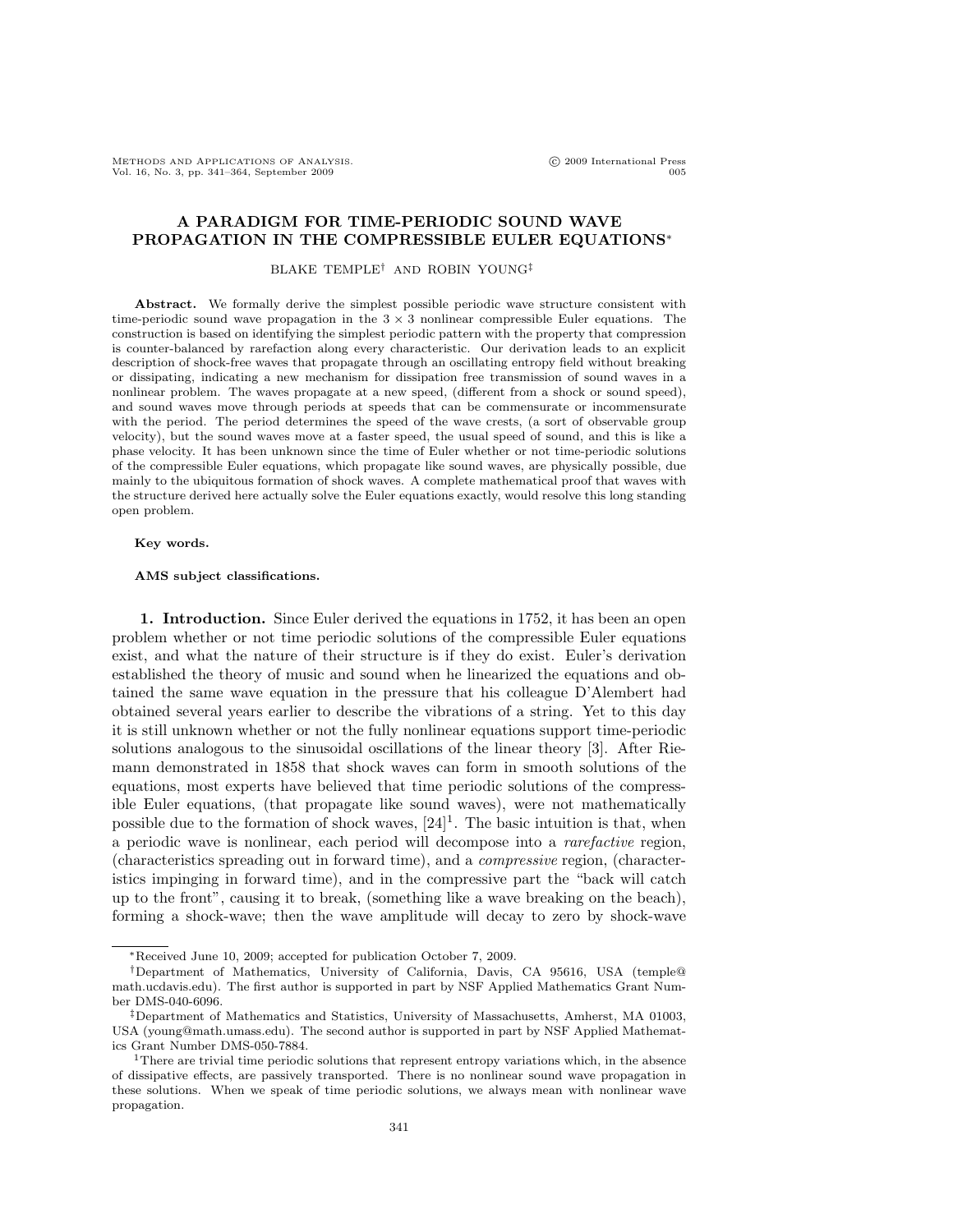dissipation. Entropy strictly increases in time like a Liapunov function when shockwaves are present, so the presence of shock-waves is inconsistent with time periodic evolution. This intuition was partially validated in the definitive work of Glimm and Lax [9], which established that when temperature or entropy is assumed constant, solutions of the resulting  $2 \times 2$  system, starting from periodic initial data, must form shock waves and decay, by shock wave dissipation, at rate  $1/t$ .

The idea that time periodic solutions were possible for sound wave propagation through an oscillatory entropy field was kindled by work of Majda, Rosales and Schonbeck [19, 20, 21], and Pego [22], who found periodic solutions in asymptotic models of the compressible Euler equations<sup>2</sup>. Our work here was motivated by our own earlier work [33, 28, 27] on existence of solutions and [34, 35, 37] on model problems, and by the numerical work of Rosales, Shefter and Vaynblat [25, 31], who produced detailed numerical simulations of the Euler equations and asymptotic models starting from space-periodic initial data. These studies indicate that periodic solutions of the  $3 \times 3$ compressible Euler equations do not decay like the  $2 \times 2$  p-system, and presented observations about the possibility of periodic, or quasi-periodic attractor solutions.

In this paper we (formally) derive the simplest wave pattern consistent with the condition that compression and rarefaction are in balance along every characteristic. To start we prove that nonlinear simple waves can change from Compressive  $(C)$ to Rarefactive  $(R)$ , and back again, upon interaction with an entropy jump. We then formally classify "consistent" configurations of R's and C's with the idea of locating the simplest periodic pattern for which compression and rarefaction are in balance. From this we produce the simplest (formal) nontrivial wave configuration that balances compression and rarefaction along every characteristic. In this simplest pattern, the solution oscillates in space between two different entropy levels, and each backward and forward characteristic passes through four different compressions and four different rarefactions, crossing eight entropy levels, before it periodically returns to its initial state<sup>3</sup>.

The authors believe that the connection between long time existence of dissipation free sound wave transmission, and the combinatorial problem of balancing compression and rarefaction along all characteristics is new, and will lead to interesting wave structures more complicated than the simplest structure derived here. Moreover, we conjecture that a solution of compressible Euler, starting from space-periodic initial data, will in general decay in time to a time periodic, or perhaps quasi-periodic solution, that balances compression and rarefaction along characteristics, and will *not* in general decay to the constant state average in each period as in [9].

In [29] we describe and solve the linearized problem associated to nonlinear periodic solutions having the structure described here and recast the fully nonlinear existence problem as a perturbation problem. We then characterize the spectrum of the linearized operator, and show that it is invertible and diagonal on the complement of its kernel, which is one-dimensional. In [30], we further reduce the problem to an Implicit Function Theorem with small divisors. We also show that periodic solutions with the wave structure derived here exist to within arbitrarily high Fourier mode cutoff. Taken all together, we believe this constitutes what we might call a "physical"

 $2$ See [13, 12, 16, 17] for blowup results insufficient to rule out periodic solutions, and [10, 11] for an example of a periodic solution in a quasilinear system.

 $3$ The discontinuities at the entropy jumps are time-reversible *contact discontinuities* which, unlike shock waves, are allowable in time-periodic solutions because they entail no dissipation, or gain of entropy, c.f. [26].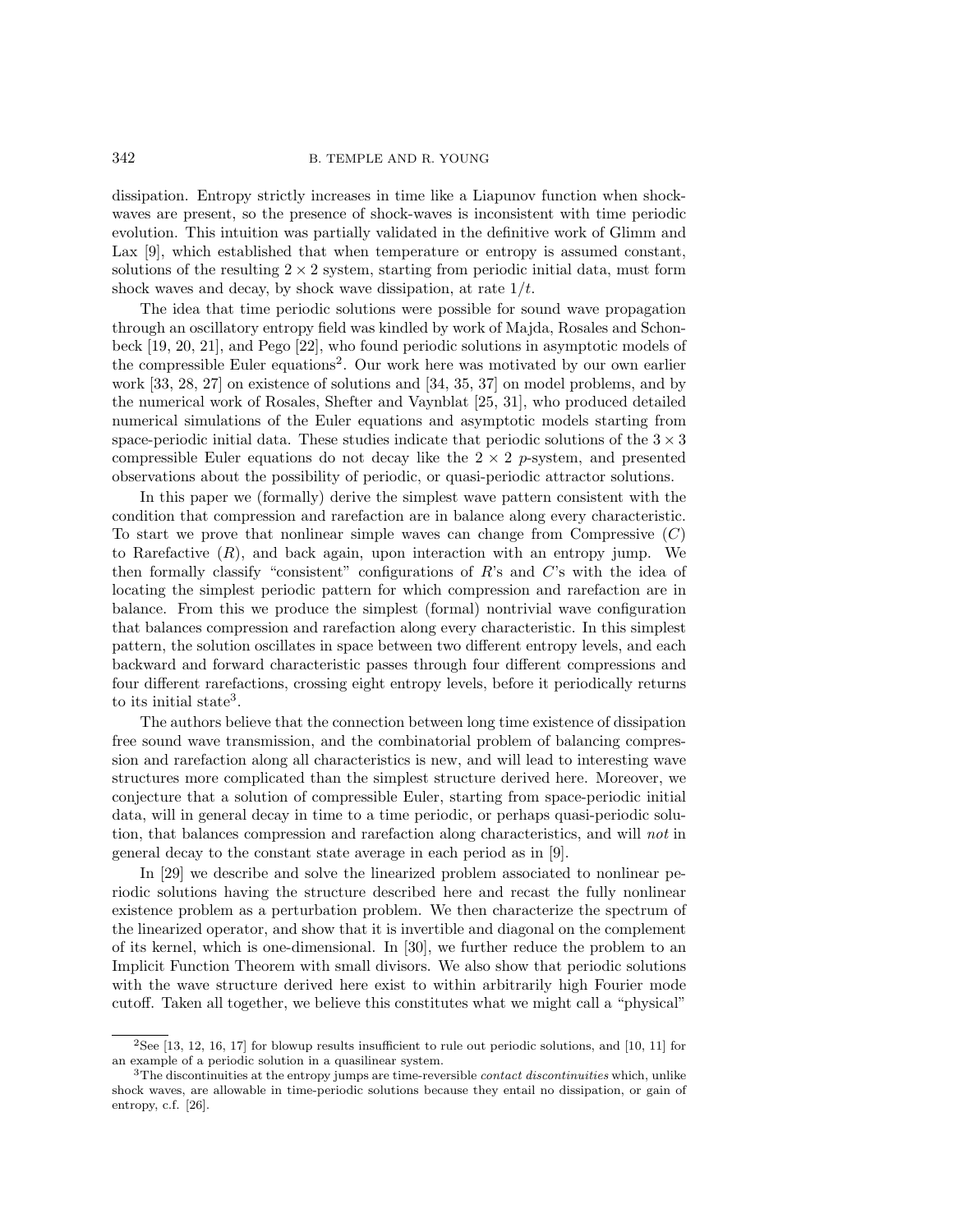proof that periodic solutions having the wave structure we have identified  $\text{exist}^4$ .

In Section 2 we introduce the compressible Euler equations, review the Lagrangian formulation of the equations, and introduce new variables  $z$  and  $m$  useful for the subsequent analysis. In Section 3 we define Compression  $(C)$  and Rarefaction  $(R)$ along a characteristic in a general solution, and show that the  $R/C$  character does not change when the entropy is constant. In Section 4 we analyze the interaction of simple waves with a single entropy discontinuity, and show that there are exactly twelve different possible  $R/C$  patterns that characterize such interactions, and in eight of these cases one of the nonlinear waves changes its  $R/C$  character across the interaction. Our analysis shows that the  $R/C$  pattern of an interaction is uniquely determined by the signs of the t-derivatives of the Riemann invariants of the nonlinear waves on either side of the entropy discontinuity. Of the 16 possible labellings of forward and backward waves in and out of an interaction by labels of  $R$  and  $C$ , we show that precisely four of these cannot be realized in an actual solution: these are the cases in which *both* back and forward waves change their R/C character at one such interaction, which cannot happen. The result is that one family of nonlinear waves can change from compressive to rarefactive, or vice versa, upon interaction with an entropy discontinuity, only in the presence of a wave of the opposite family that transmits its  $R/C$  character through the discontinuity. Explicit inequalities on the derivatives of the Riemann invariants on either side of the entropy discontinuity are derived that determine the  $R/C$  character of all the waves in and out of the interaction. The results are recorded in Figures 4 and 5, distinguished by whether the entropy increases or decreases across the entropy jump.

In Section 5 we use the results of Section 4 to construct the simplest global periodic pattern of  $R/C$ -wave interactions consistent with the tables of  $R/C$  interactions at the entropy levels, and consistent with the condition that  $R$ 's and  $C$ 's are balanced along every backward and forward characteristic. We then show that this pattern is consistent with a nontrivial global periodic structure of states. We conclude with Figures 7 and 9, which provide a detailed picture, or "cartoon", of a solution consistent with this global periodic structure. Concluding comments are made in Section 6.

2. The compressible Euler equations. The compressible Euler equations describe the time evolution of the density  $\rho$ , velocity  $\mathbf{u} = (u^1, u^2, u^3)$  and energy density E of a perfect fluid under the assumption of zero dissipation and heat conduction,

$$
\rho_t + \operatorname{div}[\rho \mathbf{u}] = 0,\tag{1}
$$

$$
(\rho u^i)_t + \text{div}[\rho u^i \mathbf{u}] = -\nabla p,\tag{2}
$$

$$
E_t + \operatorname{div}[(E+p)\mathbf{u}] = 0,\tag{3}
$$

where  $E = \frac{1}{2}\rho \mathbf{u}^2 + \rho e$  is the sum of the kinetic energy  $\frac{1}{2}\rho \mathbf{u}^2$ , and specific internal energy e, and p is the pressure. An equation of state relating p,  $\rho$  and e is required to close the system, and we assume the equation of state for a polytropic, or gamma law gas,

$$
e = c_{\tau} T = \frac{c_{\tau}}{\tau^{\gamma - 1}} \, \exp\left\{\frac{S}{c_{\tau}}\right\},\tag{4}
$$

$$
p = -\frac{\partial e}{\partial \tau}(S, \tau). \tag{5}
$$

<sup>&</sup>lt;sup>4</sup>We draw the analogy with the regular and Mach reflection wave patterns, for which a complete mathematical proof remains an open problem.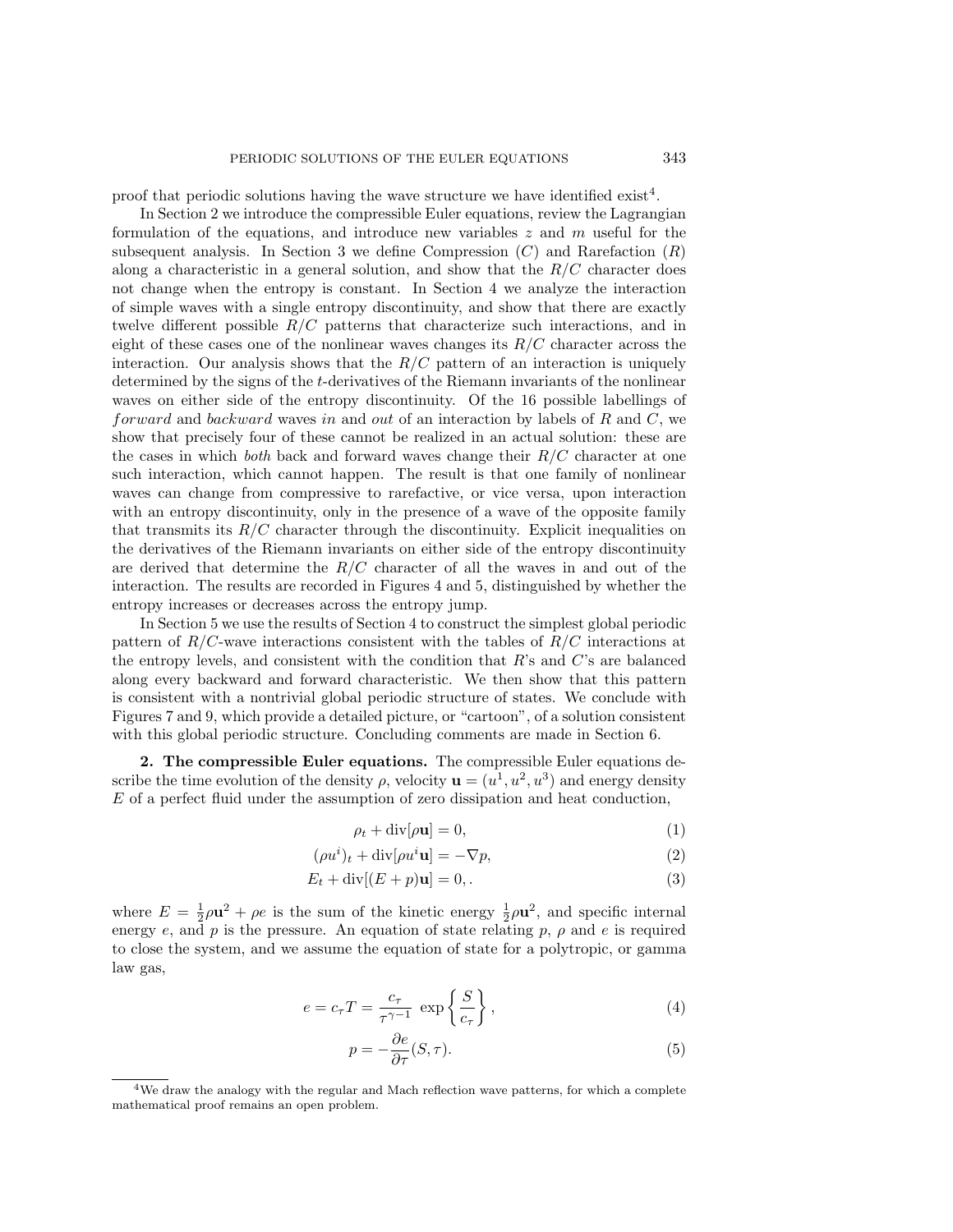Here  $\tau = 1/\rho$  is the specific volume, S is the specific entropy determined by the second law of thermodynamics

$$
de = TdS - pd\tau,\tag{6}
$$

and  $\gamma$  denotes the adiabatic gas constant, equal to the ratio  $c_p/c_\tau$  of specific heats, [4, 26]. The system of compressible Euler equations with the polytropic equation of state is fundamental to mathematics and physics, and can be derived from first principles. The gamma law relations (4) and (5) follow directly from the equipartition of energy principle and the second law of thermodynamics for a molecular gas, leading to

$$
\gamma = 1 + 2/3r,\tag{7}
$$

where r is the number of atoms in a molecule [15]. Equations (1)-(3) with (4), (5) are the starting point for the nonlinear theory of sound waves, and can be regarded as the essential extension of Newton's laws to a continuous medium.

For shock-free solutions, using (6), the energy equation (3) can be replaced by the *adiabatic constraint*

$$
(\rho S)_t + \operatorname{div}(\rho S \mathbf{u}) = 0,\tag{8}
$$

which expresses that specific entropy is constant along particle paths [26].

For sound wave propagation in one direction, the equations reduce to the  $3 \times 3$ system

$$
\rho_t + (\rho u)_\xi = 0,\tag{9}
$$

$$
(\rho u)_t + (\rho u^2 + p)_{\xi} = 0,\t\t(10)
$$

$$
E_t + ((E + p)u)_{\xi} = 0;
$$
\n(11)

and letting x denote the *material coordinate*,

$$
x = \int \rho \, d\xi,\tag{12}
$$

we obtain the equivalent *Lagrangian* equations

$$
\tau_t - u_x = 0,\t\t(13)
$$

$$
u_t + p_x = 0,\t\t(14)
$$

$$
E_t + (up)_x = 0.\t\t(15)
$$

In the Lagrangian frame the adiabatic constraint (8) reduces to

$$
S_t = 0,\t\t(16)
$$

which on smooth solutions can be taken in place of  $(15)$ , c.f. [4, 26]. Henceforth, we base our analysis on the Lagrangian equations.

The Lagrangian system (13)-(15) has three characteristic families, and we refer to the waves in these families as 1-, 2- and 3-waves, ordered by wave speed. The 1- and 3 families are genuinely nonlinear, and we alternatively refer to waves in these families as backward (or "−") and forward (or "+") waves, respectively. The Lagrangian spatial coordinate x moves with the fluid, so in Lagrangian coordinates backward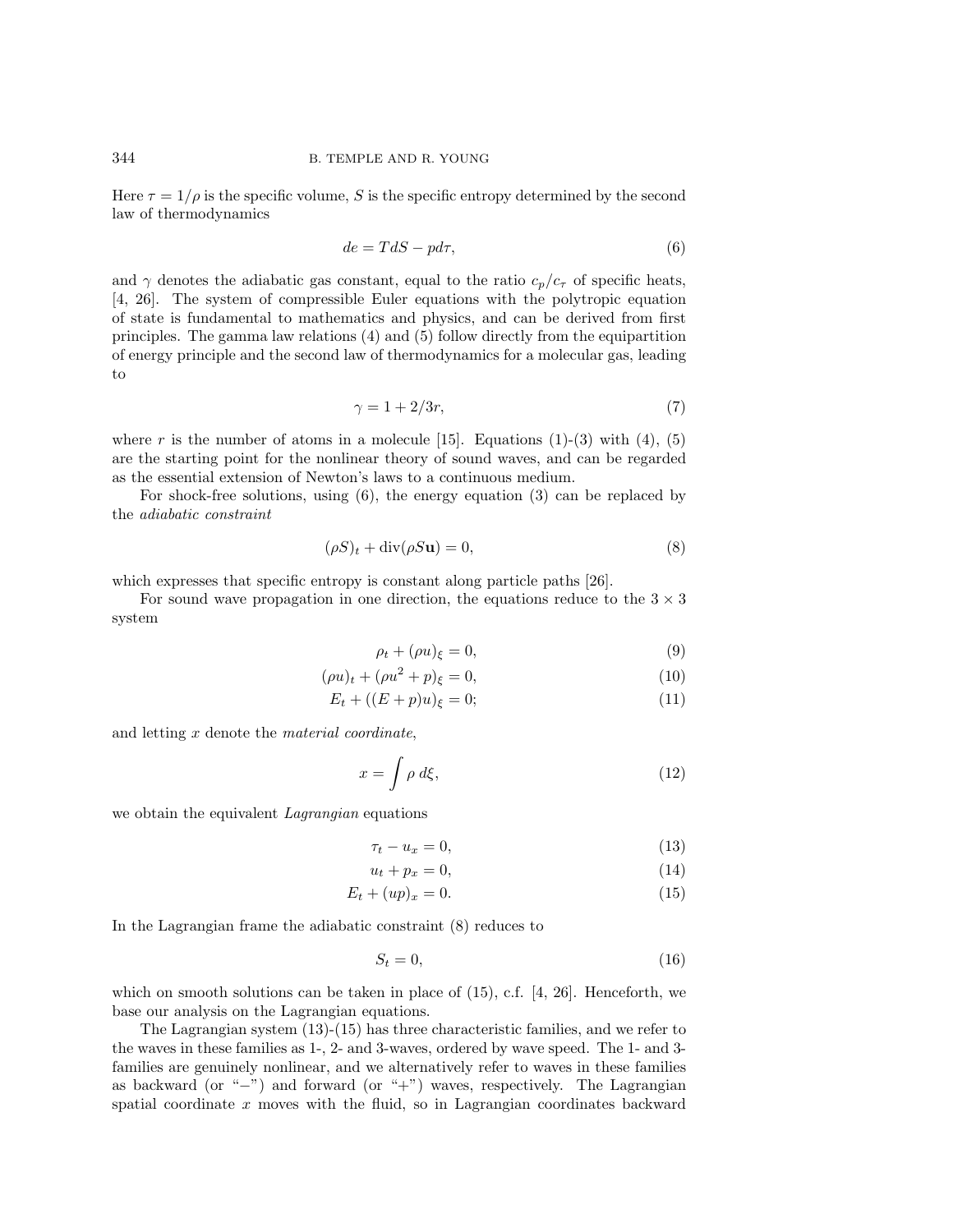waves always propagate at negative speed, and forward waves with positive speed. The 2-wave family consists of the linear family of contact discontinuities which we refer to as entropy waves, (or 0-waves). These entropy waves are passively transported with the fluid, and so are stationary in the Lagrangian framework. In general, the nonlinear waves can compress into shock waves in forward time, but because shock waves are incompatible with periodic propagation, we restrict our attention only to smooth simple waves, c.f. [26, 12, 14].

The thermodynamic relation (6) implies

$$
e_S = \frac{\partial}{\partial S} e(\tau, S) = T,\tag{17}
$$

$$
e_{\tau} = \frac{\partial}{\partial \tau} e(\tau, S) = -p,\tag{18}
$$

and our assumption (4) yields a general polytropic equation of state of form

$$
p = K\tau^{-\gamma}e^{S/c_{\tau}},\tag{19}
$$

with

$$
\gamma = \frac{R}{c_{\tau}} + 1. \tag{20}
$$

Here R and  $c_{\tau}$  are defined via the ideal gas relations,

$$
p\tau = RT,\tag{21}
$$

$$
e = c_{\tau} T,\tag{22}
$$

and K is a constant determined by the choice of zero state of  $S$  [4, 15, 26]. The (Lagrangian) sound speed is then given by

$$
c = \sqrt{-p_{\tau}} = \sqrt{K\gamma} \tau^{-\frac{\gamma+1}{2}} e^{S/2c_{\tau}}.
$$
 (23)

We now introduce the variables m and z in favor of S and  $\tau$ , where

$$
m = e^{S/2c_{\tau}},\tag{24}
$$

and

$$
z = \int_{\tau}^{\infty} \frac{c}{m} d\tau = \frac{2\sqrt{K\gamma}}{\gamma - 1} \tau^{-\frac{\gamma - 1}{2}},\tag{25}
$$

where we have used  $(23)$  and  $(24)$ . It now follows that

$$
\tau = K_{\tau} z^{-\frac{2}{\gamma - 1}},\tag{26}
$$

$$
p = K_p m^2 z^{\frac{2\gamma}{\gamma - 1}},\tag{27}
$$

$$
c = c(z, m) \equiv K_c m z^{\frac{\gamma + 1}{\gamma - 1}},\tag{28}
$$

where  $K_{\tau}$ ,  $K_p$  and  $K_c$  are constants given by

$$
K_{\tau} = \left(\frac{2\sqrt{K\gamma}}{\gamma - 1}\right)^{\frac{2}{\gamma - 1}},\tag{29}
$$

$$
K_p = KK_\tau^{-\gamma},\tag{30}
$$

$$
K_c = \sqrt{K\gamma}K_{\tau}^{-\frac{\gamma+1}{2}}.\tag{31}
$$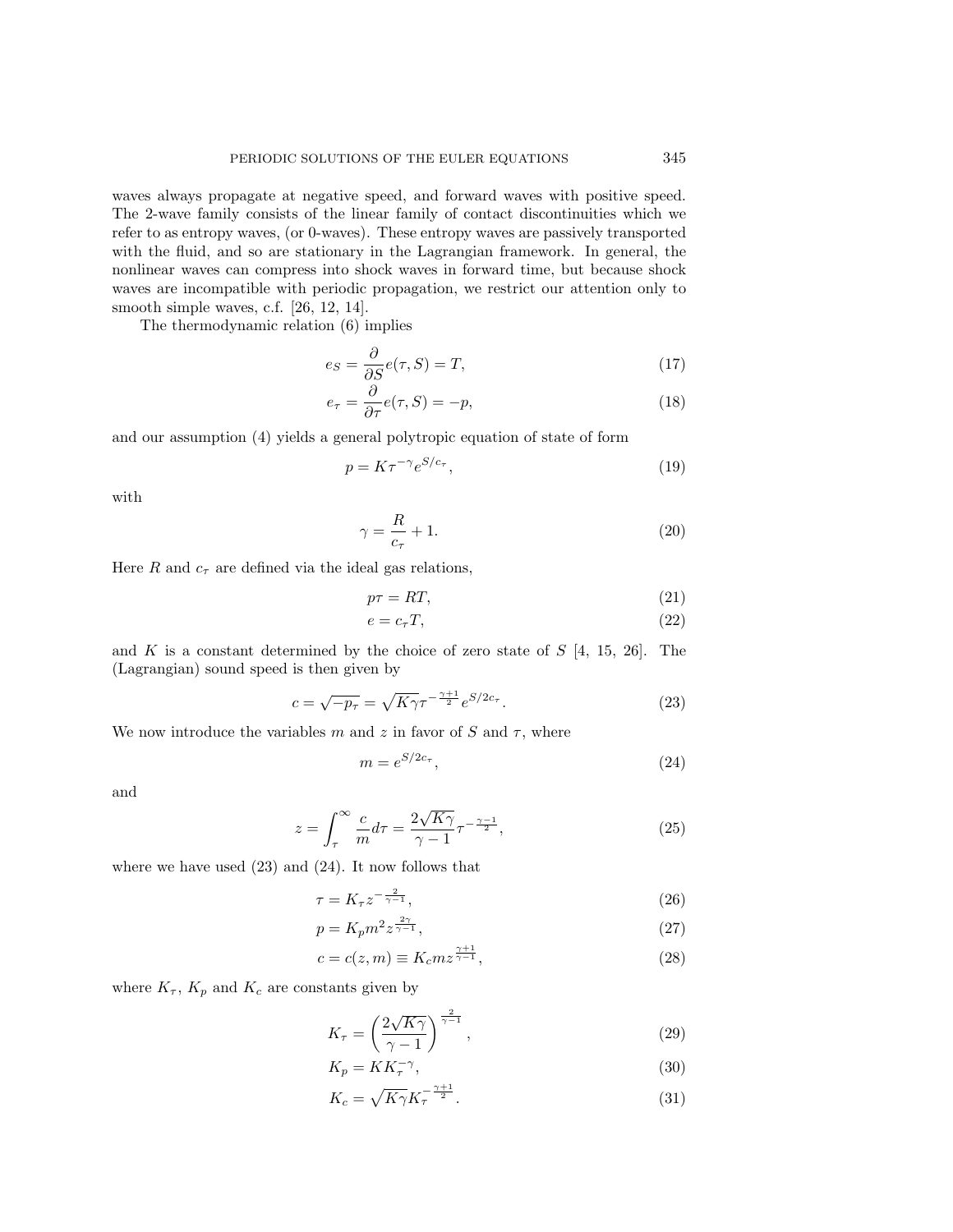Note that (24) and (25), together with the chain rule, imply that

$$
\frac{d\tau}{dz} = -\frac{m}{c},\tag{32}
$$

$$
\frac{\partial p}{\partial z}(z,m) = mc,\tag{33}
$$

$$
\frac{\partial p}{\partial m}(z,m) = \frac{2p}{m}.\tag{34}
$$

For  $C<sup>1</sup>$  solutions, the Lagrangian equations (13)-(16) transform into the quasilinear system

$$
z_t + \frac{c}{m}u_x = 0,\t\t(35)
$$

$$
u_t + mcz_x + 2\frac{p}{m}m_x = 0,\t\t(36)
$$

$$
m_t = 0,\t\t(37)
$$

where we have taken  $(37)$  in place of  $(16)$ , valid for smooth solutions.

When either entropy or temperature are assumed constant, the entropy waves are frozen out, and the Lagrangian form of the Euler equations (9)-(11) reduces to the  $2 \times 2$  p-system (13), (14), with  $S = const., p = p(\rho),$  c.f. [26]. In Section 3 below we assume  $S = const.$  and show that for the resulting p-system the nonlinear waves cannot change their  $R/C$ -character under any sort of wave interaction. (This is the basis for the  $1/t$  decay rate obtained in [9].)

3. Rarefactive and compressive simple waves. Recall that a simple wave in a two-dimensional spacetime region  $(x, t) \in \Omega \subset \mathbb{R}^2$  is a solution whose image is locally one-dimensional: that is, the values  $U(x, t)$  lie on a curve, which is necessarily the integral curve of the corresponding eigenvector of the flux matrix.

It is well known that entropy does not change across back and forward simple waves [26], so in order to study rarefactive and compressive simple waves, in this section we assume that  $S$ , and hence  $m$ , are constant. In this case, system (35)-(37) reduces to

$$
z_t + \frac{c}{m}u_x = 0,\t\t(38)
$$

$$
u_t + mcz_x = 0.\t\t(39)
$$

Let  $U$  denote the vector of states

$$
U\equiv(z,u).
$$

The Riemann invariants associated with system (38)-(39) are

$$
r = u - mz,\t\t(40)
$$

$$
s = u + mz,\tag{41}
$$

which satisfy

$$
r_t - cr_x = 0,\t\t(42)
$$

$$
s_t + c s_x = 0.\t\t(43)
$$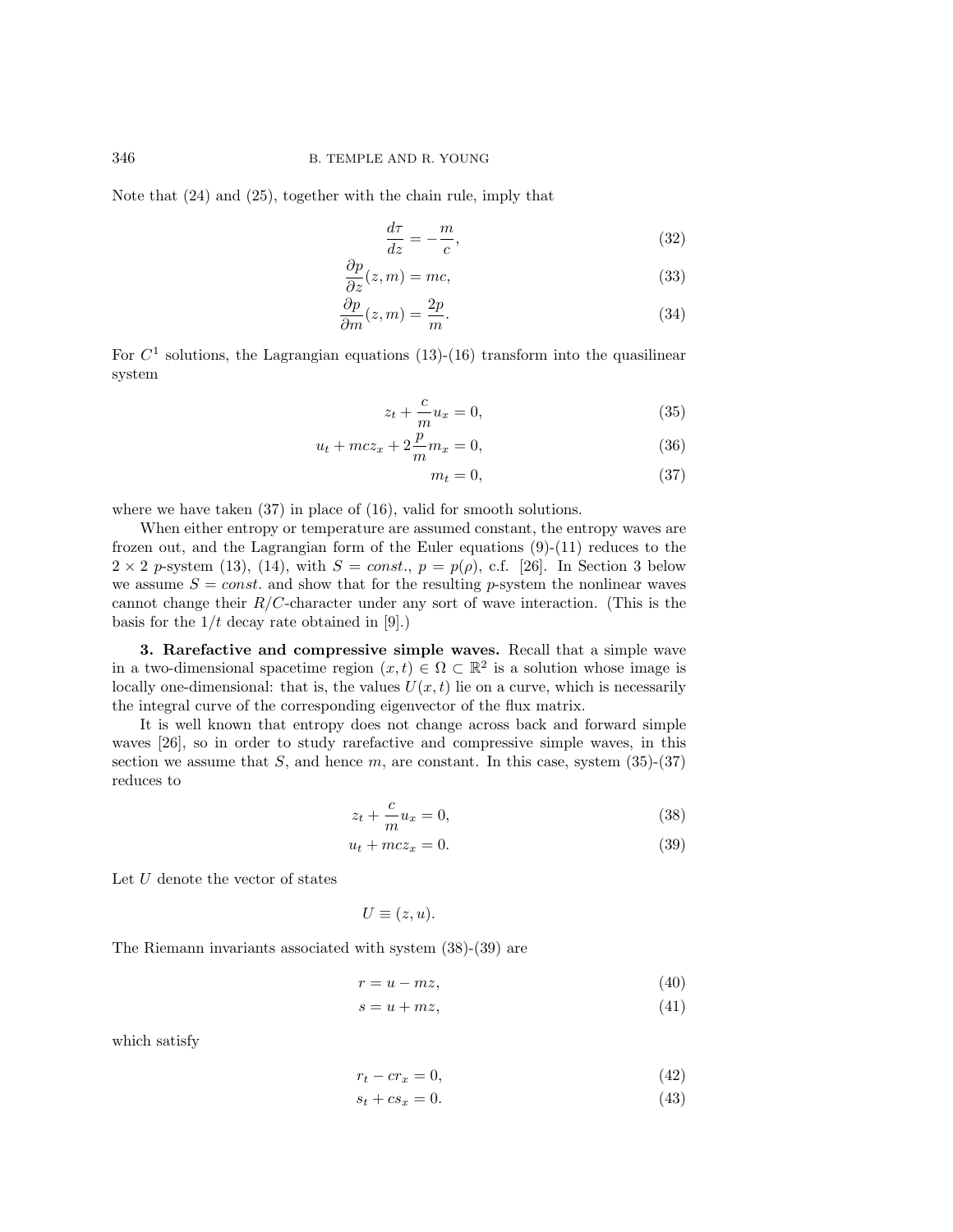

Fig. 1. Riemann invariant coordinates.

Since the transformation  $\tau \to z$  encapsulates the nonlinearity of the Riemann invariants, using (40), (41) we can identify the  $(z, u)$  and  $(r, s)$ -planes. In  $(z, u)$ -space the r-axis is upward with slope  $-m$  and the s-axis is upward with slope m, as drawn in Figure 1.

From (42), along backward simple waves the characteristics satisfy

$$
\frac{dx}{dt} = -c,\t\t(44)
$$

and  $r = const.$  along the characteristic, while s is constant along an opposite characteristic that passes through the wave. Thus, if subscripts  $L, R$  refer to states on the left and right of a backward simple wave, respectively, then

$$
S_R = S_L,
$$
  

$$
u_R - u_L = m(z_L - z_R).
$$
 (45)

Similarly, along forward simple waves the forward characteristics satisfy

$$
\frac{dx}{dt} = c,\t\t(46)
$$

the Riemann invariant  $s = const.$  along the characteristic, r is constant along an opposite characteristic that passes through the wave, and across a forward simple wave we have,

$$
S_R = S_L,
$$
  

$$
u_R - u_L = m(z_R - z_L).
$$
 (47)

Letting  $A$  and  $B$  denote the states ahead of and behind the wave, respectively, (so  $A = L$  for a backward wave,  $A = R$  for a forward wave), both (45) and (47) reduce to the *single* condition

$$
S_R = S_L,
$$
  

$$
u_R - u_L = m(z_A - z_B),
$$
\n(48)

valid for all simple waves.

A simple wave is rarefactive  $(R)$  or compressive  $(C)$  according to whether the sound speed c decreases or increases from ahead  $(A)$  to behind  $(B)$  the wave, respectively. Since  $dc/dz > 0$ , it follows that in all cases a simple wave is rarefactive or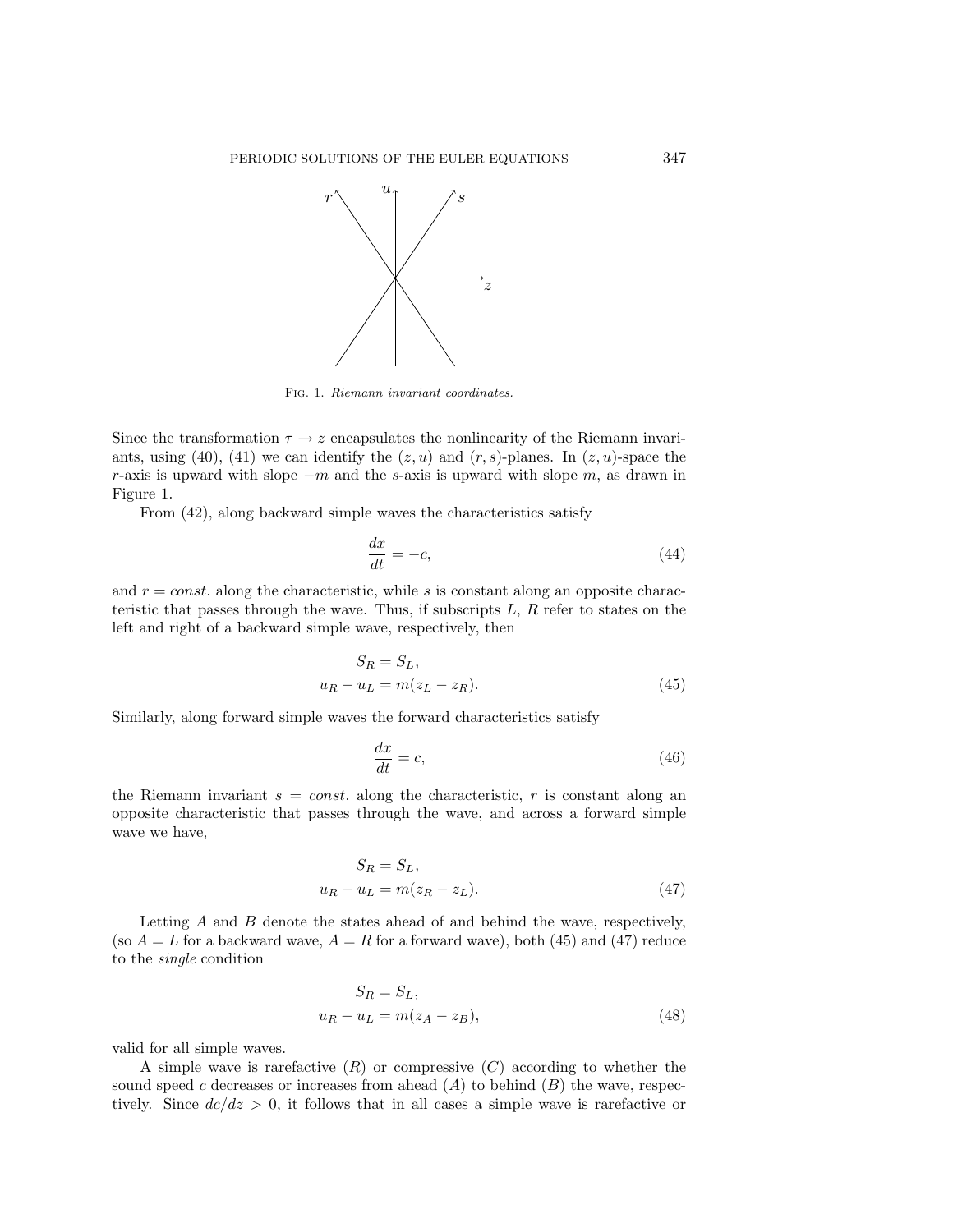compressive according to

$$
\begin{aligned}\n\text{Rarefactive iff } z_A \geq z_B, \\
\text{Compressive iff } z_B \geq z_A. \n\end{aligned} \tag{49}
$$

Note that we allow  $z_A = z_B$  in both Compressive and Rarefactive waves, so that constant states can be treated as both rarefactive and compressive. The following proposition now states that the  $R/C$  character of a simple wave cannot be altered by interaction of waves at a constant entropy level:

Proposition 1. *When simple waves interact at a constant entropy level, the* R/C *character of back/forward nonlinear waves is preserved across the interaction.*

To see this, note that it follows from (38), (39) that when waves interact, characteristics bend but states change linearly in the  $(z, u)$ -plane, or equivalently in the  $(r, s)$ -plane of Riemann invariants. This is made precise in the following North/South/East/West (NSEW) lemma, c.f. [38, 36].

LEMMA 2. *Consider two simple waves, separated by constant states at time*  $t = 0$ *, that begin interacting at time*  $t = t_1 > 0$ *, interact for time*  $t_1 < t < t_2$ *, and then separate from the interaction at time*  $t = t_2$ *. Let*  $U_W$  *and*  $U_E$  *denote the left most and right most constant states, and let* U<sup>S</sup> *and* U<sup>N</sup> *denote the intermediate constant states before and after interaction. Then the following relations hold:*

$$
u_E - u_N = m(z_E - z_N),\tag{50}
$$

$$
u_N - u_W = m(z_W - z_N),\tag{51}
$$

$$
u_E - u_S = m(z_S - z_E),\tag{52}
$$

$$
u_S - u_W = m(z_S - z_W). \tag{53}
$$

*Proof*. The interaction is depicted in Figure 3, but without the entropy jump. The lemma follows directly from our expression  $(48)$  for all simple waves.  $\Box$ 

By eliminating u from  $(50)-(53)$ , we see that the change in z across the backward and forward waves is the same before and after interaction, (e.g.  $z_E - z_N = z_S - z_W$ , etc.). In particular, Lemma 2 implies that the z-strength and the  $R/C$  character of simple waves is not changed across an interaction, and the Proposition follows at once.

More generally, the local  $R/C$  character of a general smooth solution can be determined from the partial derivatives  $r_t$  and  $s_t$ , as follows. Since r is constant along backward characteristics,  $r_t$  gives the change in r across the backward wave as time increases (measured along the opposite characteristic on which  $s = const.$ ). Since

$$
\frac{\partial c}{\partial z} > 0 \quad \text{and} \quad z = \frac{s - r}{2m},\tag{54}
$$

the sign of  $r_t$  determines whether c increases or decreases across the backward wave, and thus determines whether the backward wave is compressive or rarefactive. If  $r_t \geq 0$ , then c decreases from ahead to behind across the backward wave, so the wave is rarefactive, and if  $r_t \leq 0$  the backward wave is compressive. Similarly, if  $s_t \geq 0$ , the forward wave is compressive, while if  $s_t \leq 0$ , it is rarefactive. This then motivates the following definition: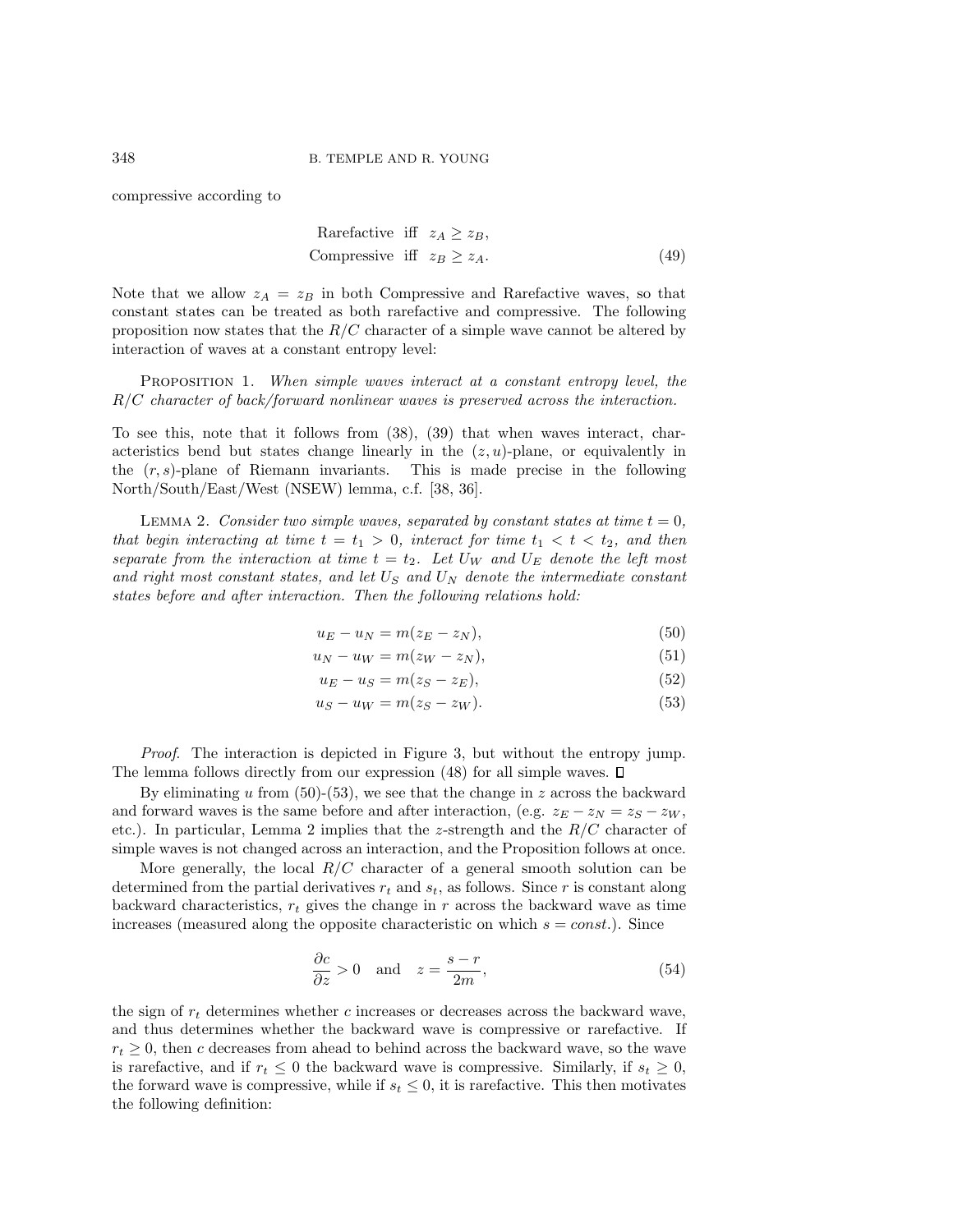Definition 3. *The local* R/C *character of a general smooth interacting solution is defined (pointwise) by:*

| Forward R iff $s_t \leq 0$ , |  | (55) |
|------------------------------|--|------|
| Forward C iff $s_t \geq 0$ , |  | (56) |

- Backward R iff  $r_t \geq 0$ , (57)
- Backward C iff  $r_t \leq 0$ . (58)

Again, the definition allows both  $R$  and  $C$  to apply to constant states. Figure 2 depicts these regions in the  $(\dot{z}, \dot{u})$  tangent plane. The following theorem makes precise the statement that rarefaction and compression is preserved for smooth solutions when the entropy is constant.

Theorem 4. *For smooth solutions of the compressible Euler equations at a constant entropy level, the local* R/C *character does not change along back and forward characteristics.*

*Proof*. Consider a characteristic in a smooth solution at a constant entropy level. Assume without loss of generality that it is a forward characteristic. Draw a characteristic diamond in an  $\epsilon$ -neighborhood of the given characteristic, and apply NSEW Lemma to see that the mapping of values of s along the transverse back characteristic at the start of the original characteristic, to values of s along the back characteristic at the end, is  $1 - 1$  and onto in some  $\epsilon$  neighborhood. Thus the monotonicity of s along the back characteristic transverse to the original characteristic is preserved along the original characteristic. Since characteristics always have non-zero speed, it follows directly that this monotonicity is preserved in the t direction as well, thereby proving the theorem.  $\square$ 



FIG. 2. *R/C* character as determined by derivatives of the Riemann coordinates.

4. The  $R/C$  structure of wave interactions at an entropy discontinuity. We now use  $(55)-(58)$  together with the Rankine-Hugoniot jump conditions to determine necessary and sufficient conditions for a nonlinear wave to change its  $R/C$  value at an entropy jump. So consider the interaction of smooth simple waves at a zero speed discontinuity in the entropy that separates constant entropy states  $S_L$  and  $S_R$ .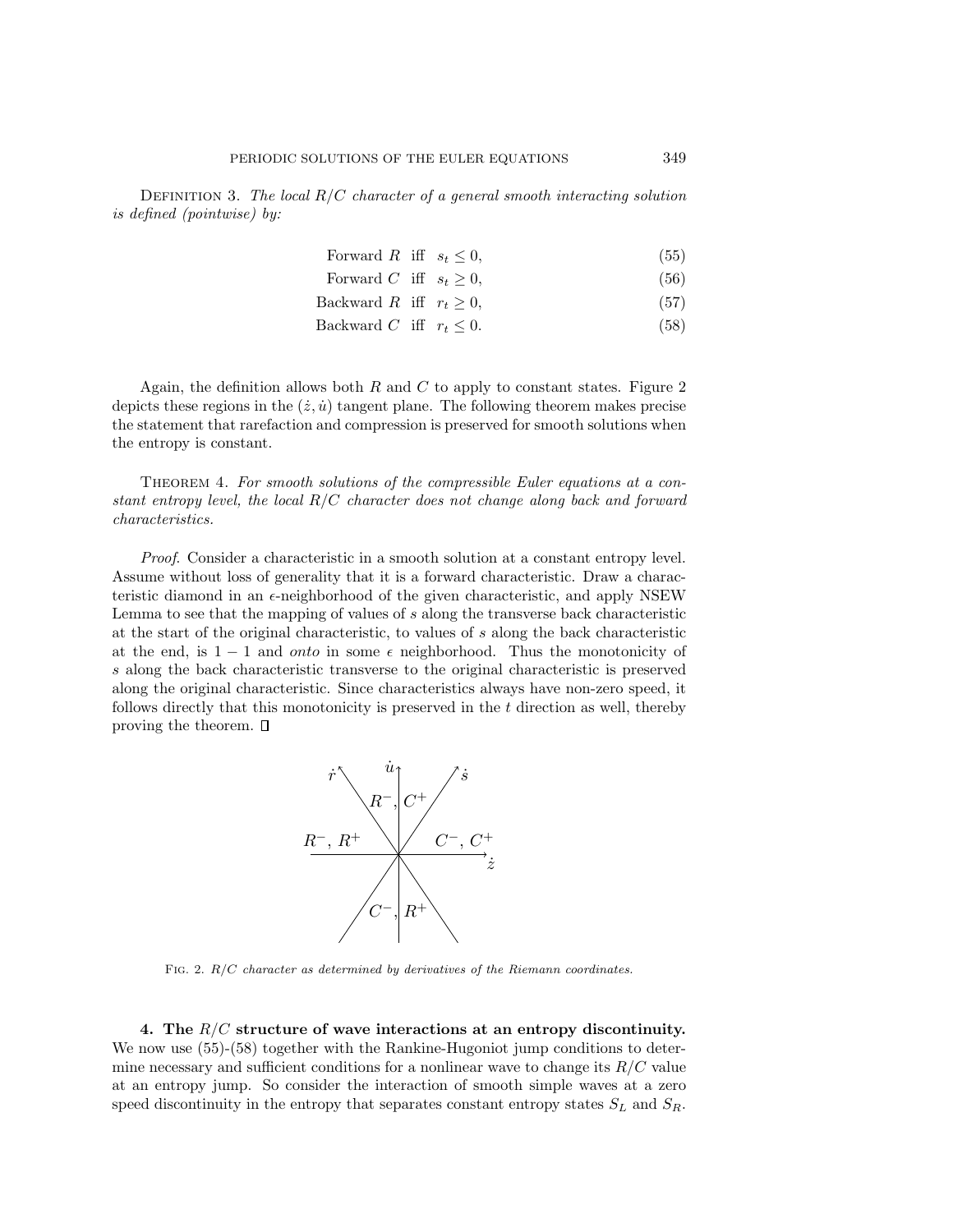The Rankine-Hugoniot jump conditions<sup>5</sup> for discontinuous solutions of  $(13)-(15)$  are

$$
\sigma[v] = -[u],\n\sigma[u] = [p],\n\sigma[E] = [up],
$$
\n(59)

where  $\sigma$  is the speed of the discontinuity, and as usual, square brackets around a quantity denote the jump,  $[f] = f_R - f_L$ . For zero speed entropy waves  $\sigma = 0$ , (59) is equivalent to  $[u]=0=[p]$ . Thus, using (27) we rewrite the entropy jump as

$$
u_L = u_R,\t\t(60)
$$

$$
z_R = z_L \left(\frac{m_L}{m_R}\right)^{\frac{\gamma - 1}{\gamma}},\tag{61}
$$

and so, by (28), also

$$
m_R z_R = m_L z_L \left(\frac{m_L}{m_R}\right)^{\frac{-1}{\gamma}},\tag{62}
$$

$$
c_R = c_L \left(\frac{m_L}{m_R}\right)^{\frac{1}{\gamma}}.
$$
\n(63)

Now consider the interaction of two smooth simple waves at an entropy discontinuity separated by constant entropy values  $S_L$  and  $S_R$ . Assume that the nonlinear waves are separated before time  $t_1 > 0$  and after time  $t_2 > t_1$ . Let  $U_W$  and  $U_E$ denote the left (West) most and right (East) most constant states, and let  $U_{SL}$ ,  $U_{SR}$ and  $U_{NL}$ ,  $U_{NR}$  denote the intermediate states between the waves on the left and right side of the discontinuity, at times  $t \leq t_1$  (South) and  $t \geq t_2$  (North); that is, before and after interaction, respectively, as depicted in Figure 3. Now let  $U_L(t)$  and  $U_R(t)$ denote the values of  $U = (z, u)$  on the left and right sides of the entropy jump, respectively. Then the interaction occurs for  $t_1 \leq t \leq t_2$ , and at the discontinuity we have  $U_L(t_1) = U_{SL}$ ,  $U_L(t_2) = U_{NL}$  and  $U_R(t_1) = U_{SR}$ ,  $U_R(t_2) = U_{NR}$ .



Fig. 3. Two waves crossing at an entropy jump: when the forward wave changes from *R* to *C*, the backward wave cannot.

 $5$ For weak solutions the Rankine-Hugoniot jump conditions for  $(13)-(15)$  are equivalent to the Rankine-Hugoniot jump conditions for the original Euler equations, c.f. [26, 32]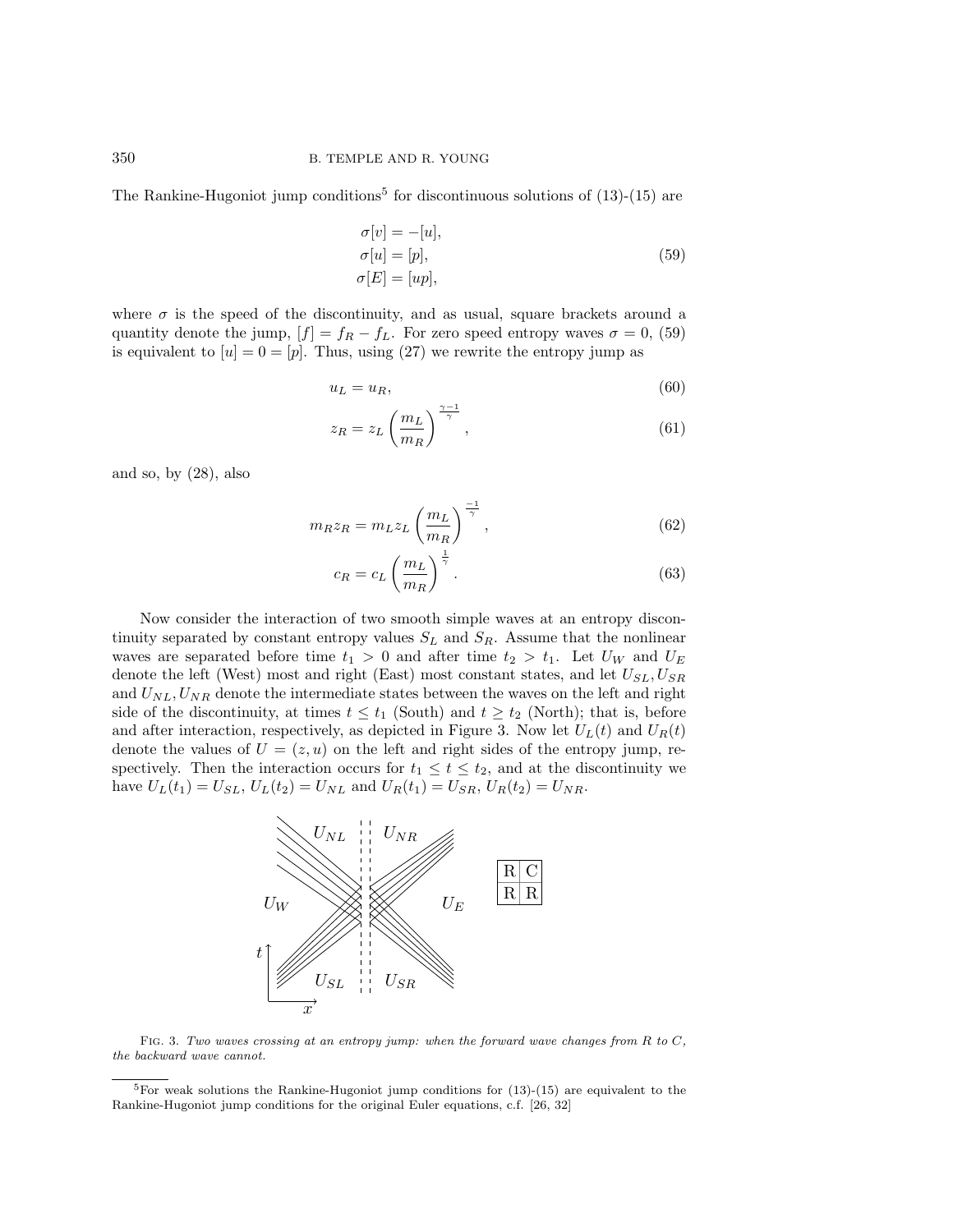By  $(55)-(58)$ , the backward wave will change its  $R/C$  value at the entropy jump iff the sign of  $\dot{r} = \dot{u} - m\dot{z}$  changes across the jump, and the forward wave will change  $R/C$  character at the entropy jump iff the sign of  $\dot{s} = \dot{u} + m\dot{z}$  changes sign across the jump. But by  $(60)$ ,  $(62)$ , we have

$$
u_R(t) = u_L(t),\tag{64}
$$

$$
m_R z_R(t) = m_L z_L(t) q_L^R,\tag{65}
$$

where

$$
q_L^R = \left(\frac{m_R}{m_L}\right)^{\frac{1}{\gamma}}.\tag{66}
$$

Thus, for example, a backward wave changes from  $C$  to  $R$  across the entropy jump iff  $\dot{r}_L = \dot{u}_L - m_L \dot{z}_L < 0$  and  $\dot{r}_R = \dot{u}_R - m_R \dot{z}_R > 0$ , which in light of (64), (65) is equivalent to  $q_L^R m_L \dot{z}_L < \dot{u}_L < m_L \dot{z}_L$ . That is, we can determine the  $R/C$  changes across the entropy jump from inequalities on the time derivative of the solution at the left hand side of the entropy jump alone. Doing this in all cases yields the following theorem. For notation let, for example,  $R_{in}^{+} \rightarrow C_{out}^{+}$  mean that the + (forward) wave changes from rarefactive  $(R)$  to compressive  $(C)$  in forward time across the entropy jump; and for example,  $C_{in}^- \to R_{out}^-$ , means that the – (backward) wave changes from compressive to rarefactive in forward time across the entropy jump, c.f. Figure 3. We then have the following theorem:

Theorem 5. *A nonlinear wave changes its* R/C *value at an entropy jump when one of the following inequalities hold:*

$$
R_{in}^- \to C_{out}^- \text{ iff } q_L^R m_L \dot{z}_L < \dot{u}_L < m_L \dot{z}_L,\tag{67}
$$

$$
C_{in}^- \to R_{out}^- \text{ iff } \qquad m_L \dot{z}_L < \dot{u}_L < q_L^R m_L \dot{z}_L,\tag{68}
$$

$$
R_{in}^{+} \to C_{out}^{+} \text{ iff } -q_L^R m_L \dot{z}_L < \dot{u}_L < -m_L \dot{z}_L, \qquad (69)
$$

$$
C_{in}^{+} \to R_{out}^{+} \text{ iff } -m_{L} \dot{z}_{L} < \dot{u}_{L} < -q_{L}^{R} m_{L} \dot{z}_{L}. \tag{70}
$$

Now note that dividing the inequalities in  $(67)-(70)$  through by  $\dot{z}$ , we obtain bounds on the derivative  $\frac{du}{dz} = \frac{u_L}{z_L}$  on the left hand side of the entropy jump that determine exactly when a wave changes its  $R/C$  character. Of course, the inequalities change depending on whether  $\dot{z} < 0$  or  $\dot{z} > 0$ .

More generally, consider the lines through the origin of slope  $\pm m_L$  and  $\pm q_L^R m_L$ in the  $(\dot{z}_L, \dot{u}_L)$ -plane. These determine the boundaries between eight angular wedges, in each of which the  $R/C$  character of the interactions is constant. That is, the  $R/C$ character of incoming and outgoing waves on both sides of the jump are determined in each of these wedges. There are two cases, depending on whether  $q_L^R$  given by (66) is smaller or larger than unity, which is just whether  $m_L < m_R$  or  $m_L > m_R$ . In other words, the eight angular regions in the  $(\dot{z}, \dot{u})$ -plane, determine the signs of the derivatives of the Riemann invariants  $\dot{r}$  and  $\dot{s}$  uniquely on both sides of the entropy jump. The signs of  $\dot{r}$  and  $\dot{s}$  in each region are determined by inequalities similar to  $(67)-(70)$  that follow from the relations between  $(u, z)$  and  $(r, s)$  together with the jump relations (64), (65). These regions, together with the  $R/C$  character of the interactions in each region, are diagrammed for the cases  $m_L < m_R$  and  $m_R < m_L$  in Figures 4 and 5, respectively.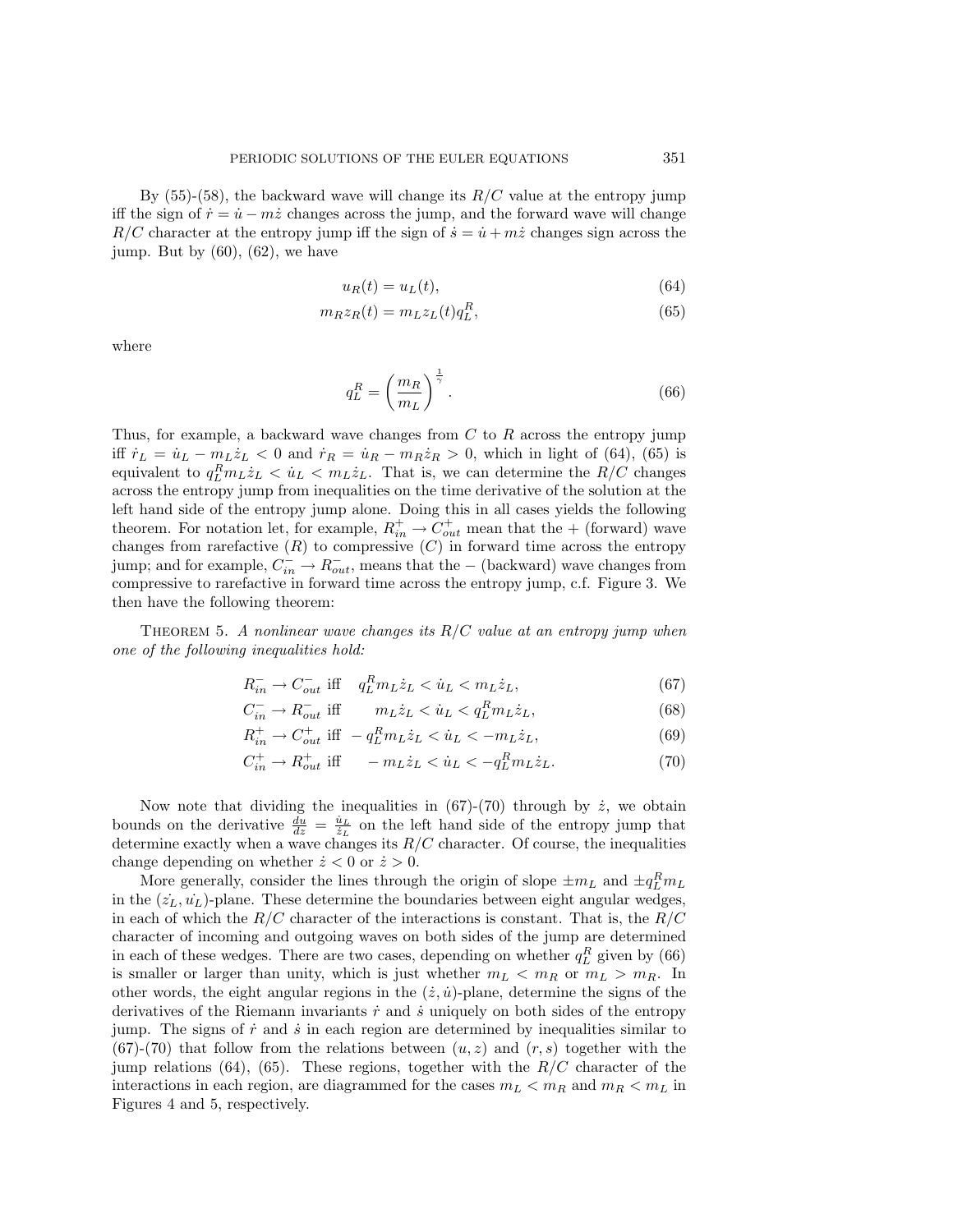

FIG. 4. Tangent space showing the possible  $R/C$  wave structures when  $m_L < m_R$ .

Each separate region in Figures 4 and 5 is labeled by a box containing four values among R and C that label the  $R/C$  value of the wave in the corresponding position in Figure 3. For example, the upper right hand value of  $R/C$  corresponds to the outgoing forward wave, and the lower right hand value in each box corresponds to the incoming backward wave, etc. We will refer to the interaction types in Figures 4 and 5 by the circled numbers and letters that appear in each region of the diagrams. Interactions in which there is an  $R/C$  change along one of the diagonals are labeled with numbers (numbers  $1 - 4$  appear in Figure 4, clockwise; numbers  $5 - 8$  appear in Figure 5, counterclockwise), while the interactions in which there is no  $R/C$  change along a diagonal are labeled with letters  $W, X, Y, Z$ .

Note that only twelve of the sixteen possible assignments of  $R/C$  to the four entries of the box actually appear in some region. The ones that do not appear are exactly the cases in which both the forward and backward waves change their  $R/C$ values simultaneously at the interaction. From this we conclude that this type of interaction is not possible; i.e., a wave can change its  $R/C$  value only if a wave from the opposite nonlinear family transmits its  $R/C$  value through the interaction at the same time. This reflects the fact that the inequalities  $(67)-(70)$  are mutually exclusive: that is, at most one of them can hold.

5. The simplest periodic structure. Using Figures 4 and 5, and after some work, we find the simplest periodic array of  $R$ 's and  $C$ 's consistent with the condition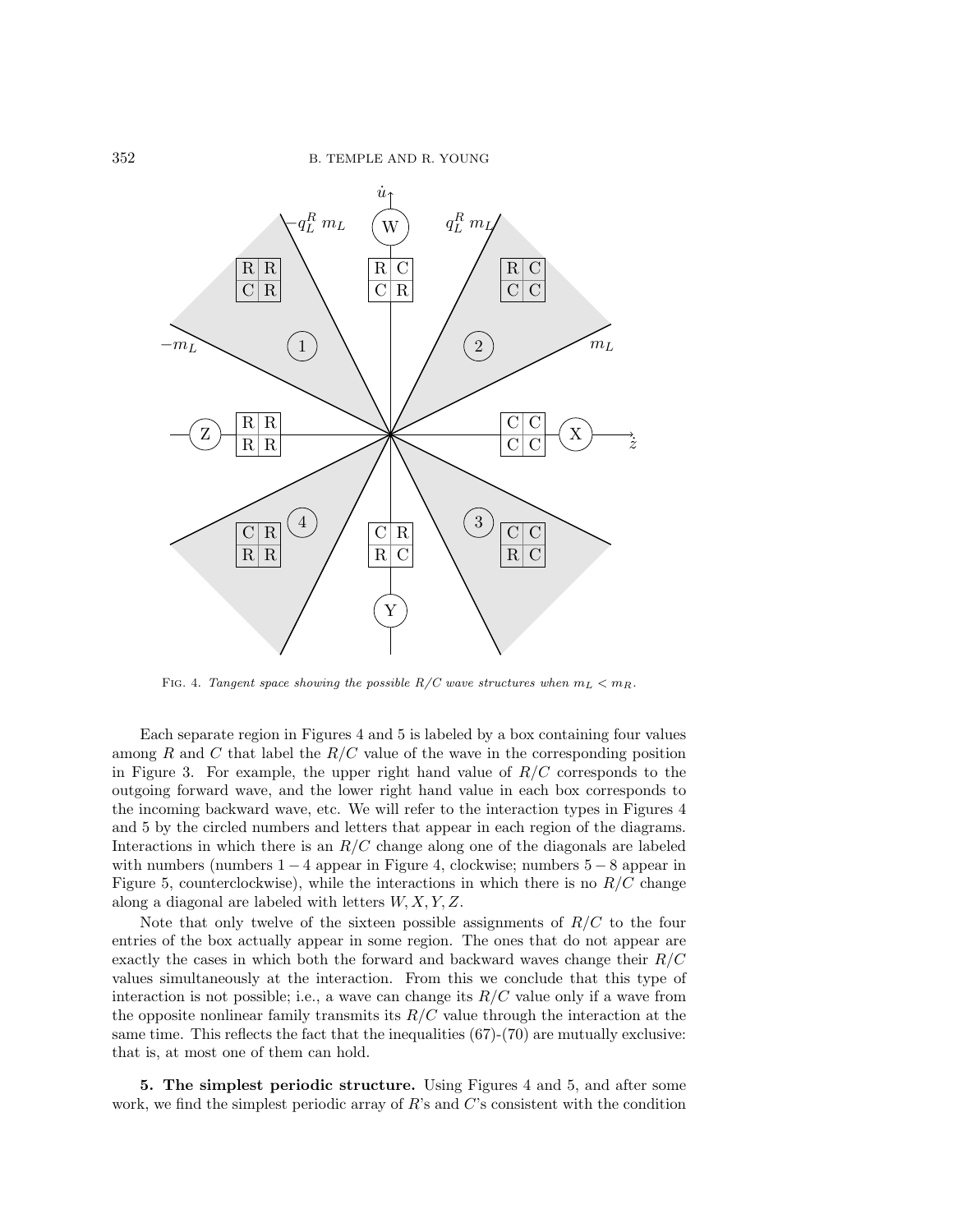

FIG. 5. Tangent space showing the possible  $R/C$  wave structures when  $m_L > m_R$ .

that there is an equal number of  $R$ 's and  $C$ 's along every (characteristic) diagonal, and such that at the center of every box of  $R$ 's and  $C$ 's we obtain a consistent label for a box associated with some interaction diagrammed in Figure 4 or 5. This simplest formal pattern is diagrammed in Figure 6, and is based on two alternating entropy levels. To interpret Figure 6, note that the darker vertical lines represent the entropy jumps in the  $(x, t)$ -plane, and at this stage the backward and forward "characteristics" are formally represented as moving at constant speed  $\pm 1$  through the centers of the circles.

Two alternations of entropy, yielding four separate entropy levels, are depicted in Figure 6. The number in the circle at the center of each  $R/C$  box in Figure 6, agrees with the number that labels the corresponding interaction in Figure 4 or 5. Consistent with our results of Section 4, the boxes of Figure 4 or 5 in which R or C change along a diagonal, labeled with *numbers*, appear only at the entropy jumps. For the wave interaction boxes at constant entropy, away from the entropy jumps, (labeled by *letters*), both R and C are transmitted along back/forward characteristics through the diagonals of the box. Figure 6 depicts one tile of a periodic configuration, and this tile repeats with a one-half period shift in space for every time period. To generate the tiling, slide the bottom left corner of the tile, (labeled by the shaded circled number 1), up and to the right until it is aligned with the corresponding shaded circled number 1 in the middle of the top of the tile. It is not difficult to see that this motion generates a periodic structure. The "characteristics" in Figure 6, regarded as the diagonal lines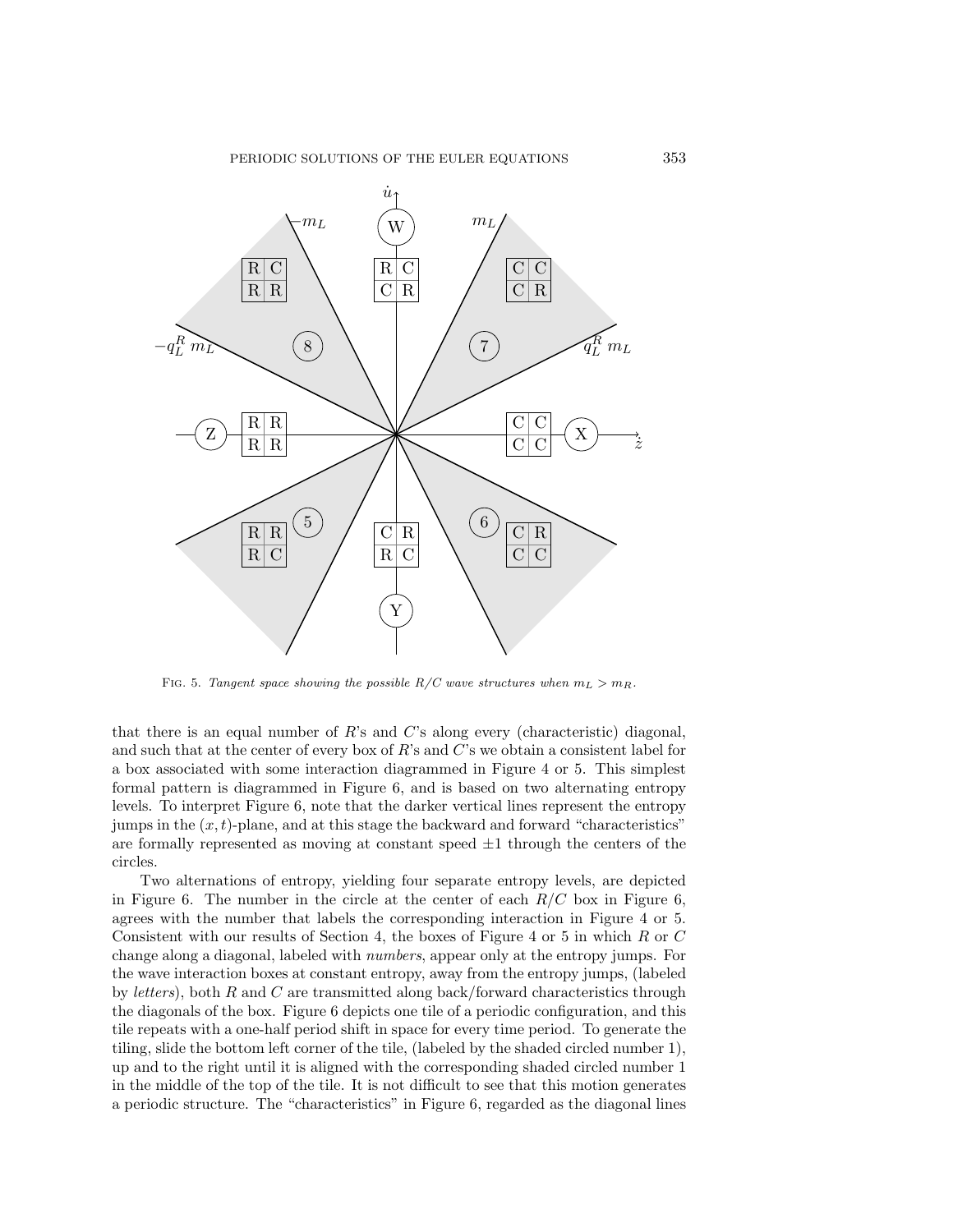

Fig. 6. The simplest R/C pattern consistent with Figures 4 and 5, in which *R* and *C* are in balance along every  $+$  and  $-$  characteristic.

that pass through the centers of circled labels, are labeled with  $R$ 's and  $C$ 's according to whether a real characteristic would be rarefactive or compressive at the circled interaction, and the superscript  $\pm$  is appended to identify back/forward directions, respectively. Note that each  $\pm$  "characteristic" diagonal traces four R's and four C's, each at a constant entropy level, before returning to its starting value. (By this count we identify  $R$ 's and  $C$ 's on opposite sides of lettered interactions at constant entropy.) Note that the half period shift contributes to mixing of R's and C's along characteristic diagonals.

We now argue that the  $R/C$  pattern in Figure 6 is consistent with a global periodic structure of states and characteristics in the  $(x, t)$ -plane, such that the actual compression and rarefaction of the characteristics in the  $(x, t)$ -plane is consistent with the  $R/C$  pattern of Figure 6. One can see how to accomplish this once one notices that the ordering of the wave interaction types in time along the left and right sides of each entropy jump in Figure 6, is consistent with derivatives going around an (approximately) elliptical shaped curve that cycles once around every time period. The direction of rotation in  $(z, u)$ -space is reversed on opposite sides of each entropy level, but the rotation direction is the same on the left and right sides of each entropy jump. Such elliptical shaped curves would have maximum and minimum values of r and s once in each period, and in an actual solution, these would mark the boundaries between the rarefactive and compressive regions of the solution. Putting this together, we are led to the "cartoon" of a time periodic solution depicted in Figures 7 and 8. The depiction of several tiles set within the global periodic structure is given in Figure 9.

Figure 7 gives a detailed picture of a proposed periodic solution that produces the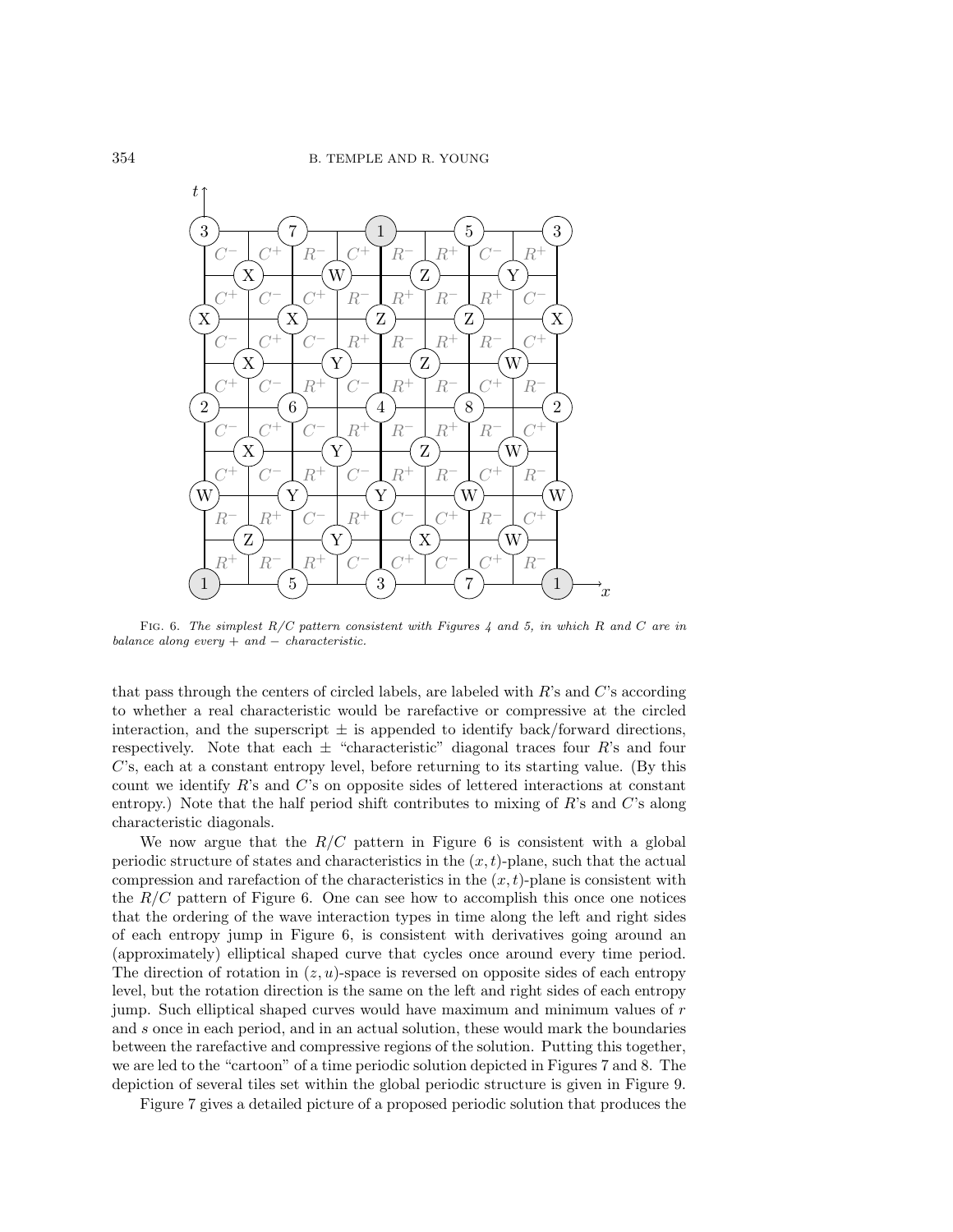

∶v<br>∍ŀ eriodic tiling of the  $(x,$ pattern of Figure 6. The letters and  $R/C$  pattern of Figure 6. The letters and numbers in Figure 7 give the  $(x, t)$  positions of the approximate corresponding states labeled in Figure 8, these states becoming as the solution at each<br>  $\frac{1}{2}$  interiodic tiling of the  $(x,$ or the approximate corresponding states labeled in Figure 8, these states becoming<br>exact as the solution at each entropy level tends to a constant state. Figure 9 depicts !<br>} *h*˙ *h*ˇ ª<br>i∩ amed by extending **r**ig numbers in Figure 7 give the  $(x, t)$ tends to a constant state ained by extending Fig !<br>3  $R/C$  pattern of Figure 6. The letters and numbers in Figure 7 give the  $(x, t)$  positions the periodic tiling of the  $(x, t)$ -plane obtained by extending Figure 7 periodically<sup>6</sup>.

Figures 7 and 8 *exactly*, and show that the nonlinear problem can be recast as a perturbation from these.  $\frac{6}{6}$ In fact, we originally constructed Figures 7-8 from the pattern of Figure 6 alone. However, in our home pattern of  $\frac{6}{6}$  and  $\frac{1}{6}$  in the pattern of the linearized problem that concretes for the only a paper [29], we derive exact formulas for solutions of the linearized problem that generates<br>for the linearized problem that generates formulas for solutions of the linearized problem that generates<br>Figures these.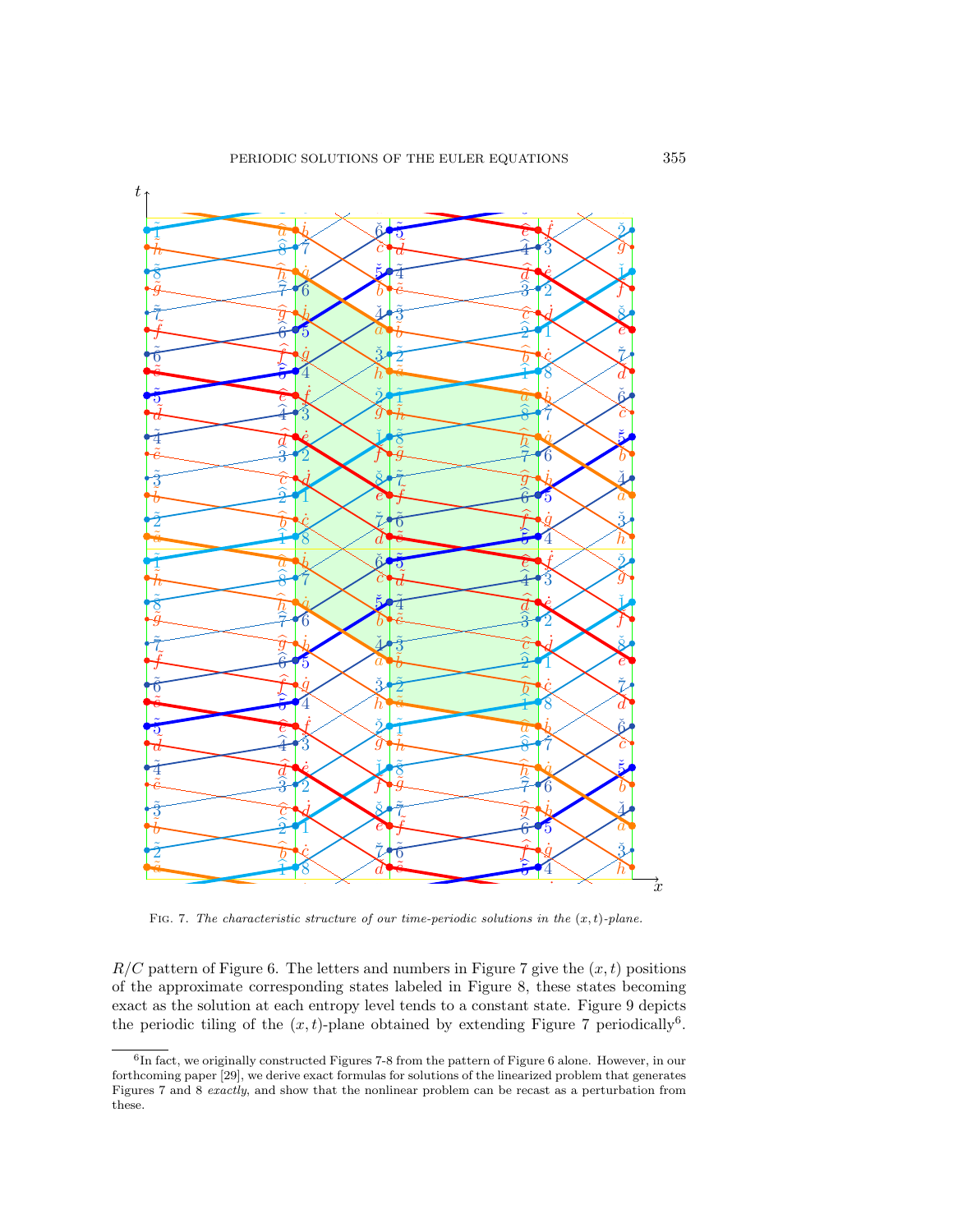

Fig. 8. Ellipses showing periodicity in the (*z, u*)-plane.

Figures 7-9 strongly indicate the consistency of the periodic pattern displayed, but of course the actual existence of a periodic solution like this that solves the Euler equations exactly, remains to be proven.

In Figure 7, the vertical lines mark the entropy jumps, and the solutions on the left and right of one entropy jump are labeled  $U \mid U$ , and labeled  $\hat{U} \mid U$  on the other, respectively. The solution alternates between two different entropy values  $m < \overline{m}$ . The wider entropy level depicted in Figure 7 corresponds to the smaller value  $m$ , where, consistent with  $(63)$ , we have depicted characteristics with faster speeds. The diagonal lines rising to the left and right through the entropy levels mark the back and forward characteristics, respectively. The thicker characteristics mark the maximum and minimum values of  $r$  and  $s$  at each entropy level, these values propagating along back and forward characteristics, respectively. We call these the  $max/min$  characteristics. In an actual solution, the back characteristics would be rarefying where  $r^t > 0$  and compressing where  $r_t < 0$ , while the forward characteristics would be compressing where  $s_t < 0$  and rarefying where  $s_t > 0$ , but our cartoon in Figure 7 depicts a linearized version of a solution in which characteristics are drawn with the constant speed on each entropy level, c.f. (55)-(58). Note that it is the disconnections between  $max/min$  characteristics at the entropy jumps that produces the regions where characteristics change from  $R$  to  $C$ , or vice versa. The solution is consistent with elliptical shaped curves in  $(z, u)$ -space defining values of the solution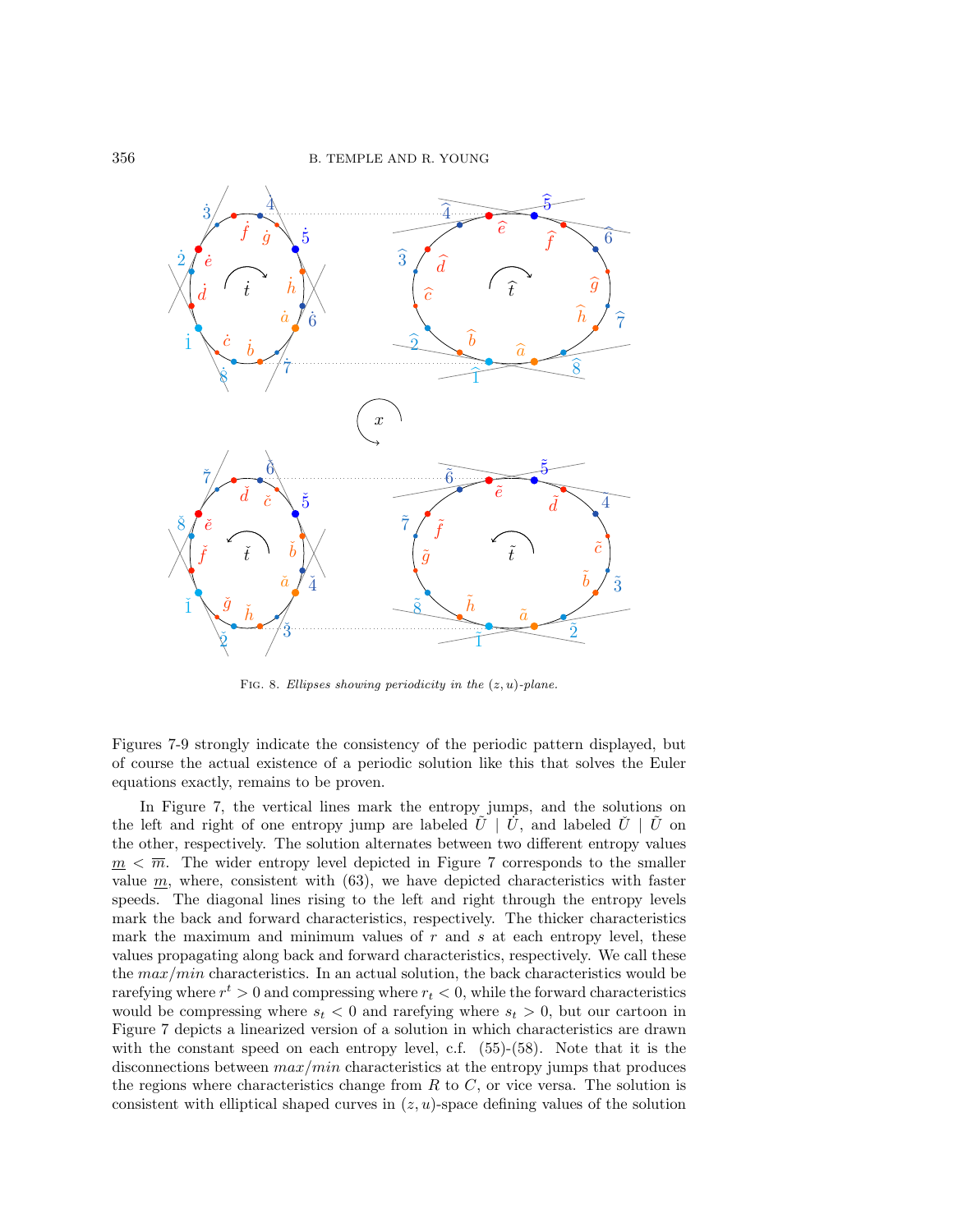

FIG. 9. A single tile set within the global periodic structure of the  $(x, t)$ -plane.

on each side of the entropy jumps, depicted in Figure 8. The tangents of slope  $\pm \underline{m}$ and  $\pm \overline{m}$  in Figure 8 label the  $max/min$  values of  $r = const.$  and  $s = const.$  at each entropy level. Note that Figure 8 shows the  $(z, u)$ -plane, while Figures 4 and 5 show the (tangent)  $(\dot{z}, \dot{u})$ -plane. Thus, e.g., the arc  $\check{1}$ -2 in the bottom left ellipse corresponds to region 6 in Figure 5, with  $m_L = \overline{m} > \underline{m} = m_R$ . Again, we show in [29] that Figure 8 is exact for the linearized problem in which wave speeds are assumed constant on each entropy level, which is the limit of small perturbations of a piecewise constant solution.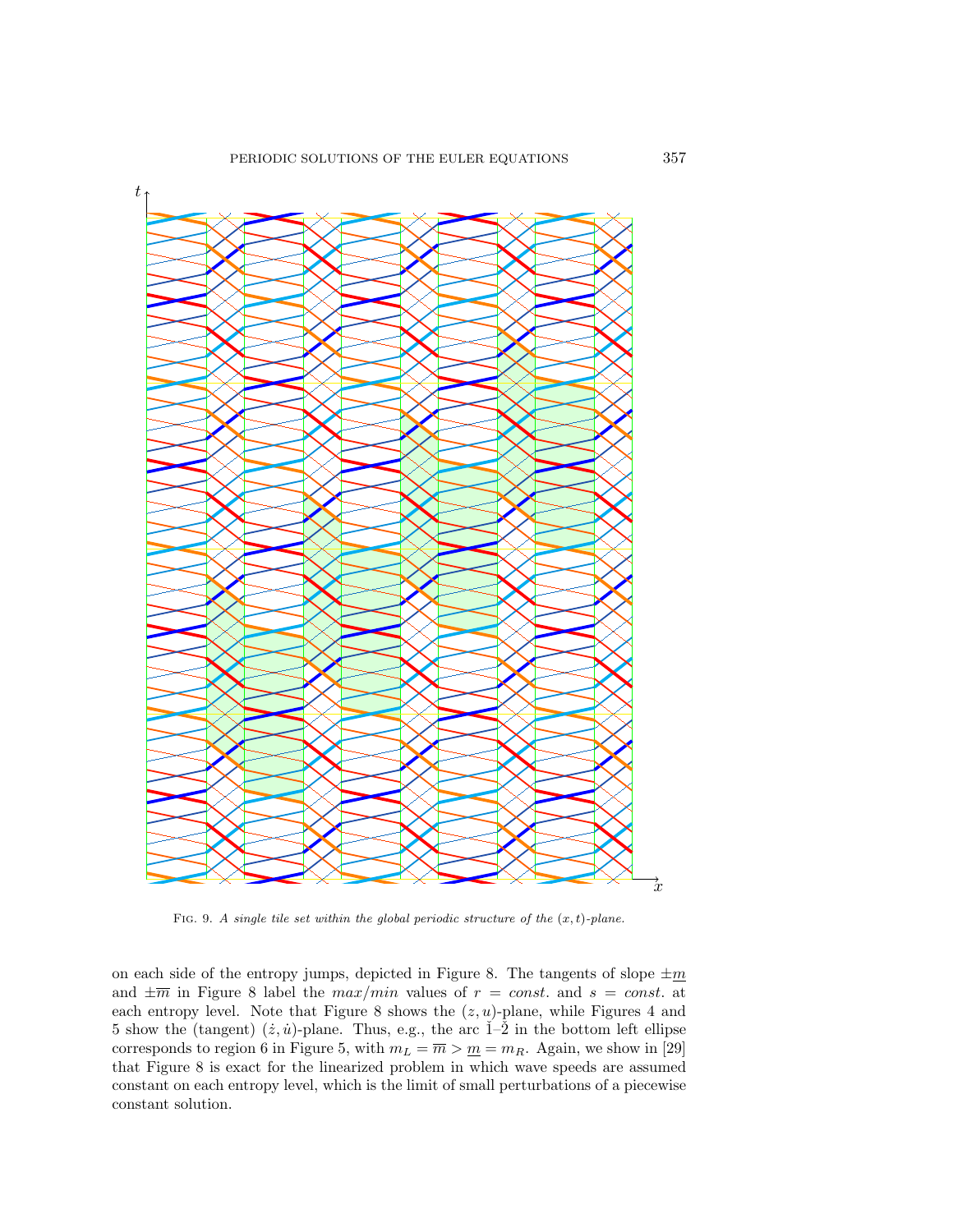The letters and numbers in Figure 8 label the  $(z, u)$ -state values at the corresponding locations along the vertical entropy jumps labeled in Figure 7. Note that the numbers increase consecutively in forward time along the forward characteristics in Figure 7, and the letters increase consecutively in forward time along the backward characteristics. The minimum, maximum value of r occurs along the backward  $min, max$  characteristic labeled by letters  $a$  and  $e$ , respectively; and the minimum, maximum value of s occurs along the forward *min*, max characteristic labeled by numbers 1 and 5, respectively. Letters and numbers are adorned with  $\check{\ }$   $\check{\ }$  and  $\hat{\ }$  and  $\check{\ }$  and  $\check{\ }$  and  $\check{\ }$  and  $\check{\ }$  and  $\check{\ }$  and  $\check{\ }$  and  $\check{\ }$  and  $\check{\ }$  and  $\check{\ }$  and  $\check{\ }$  and  $\check{\ }$  and  $\check$ the left and right sides of the  $\overline{m}$  | m and  $m \mid \overline{m}$  entropy jumps, respectively. The  $max/min$  letters and numbers determine state values across the entropy jumps via the jump conditions (64), (65). The remaining lettered and numbered states in Figures 7, 8 are determined by characteristic connections across entropy levels, (r and s are constant along backward and forward characteristics, respectively), and the jump relations across the entropy jumps. That all states lie exactly on the elliptical curves of Figure 8 assumes that Figure 7 really is a consistent solution. As we have noted, we show in [29] that Figure 8 is correct in the limit of constant wave speeds at each entropy level, but in an actual solution the states in Figure 8 would lie on curves that are perturbations of true ellipses. Note that we imposed the labeling condition that letters and numbers would increase by one at entropy jumps along characteristics moving forward in time. Thus one can trace the evolution of the states along a characteristic by following the consecutive numbers/letters around the elliptical curves of Figure 9. One can also verify that the corresponding labels moving vertically along one side of an entropy jump traverse the elliptical curves of Figure 8 in clockwise or counterclockwise order. This is then a *consequence* of the pattern, and strongly indicates the consistency of the pattern with an actual solution. Moreover, the fact that the elliptical curves are traversed in opposite directions in the  $(z, u)$ -plane on opposite sides of the same entropy level is consistent with the assumption that back and forward  $max/min$  characteristics cross exactly once in each level, so the evolution creates an inversion of the curve at each level. In [29] we will see that this corresponds to a quarter period evolution of an exact periodic elliptical solution of the linearized problem.

Note that in Figure 7 the speed of the wave crests is determined by the speed of the  $max/min$  characteristics, which is interpreted as the speed of the period. This is slower than the speed of the characteristics (the sound speed), due to the fact that corresponding characteristics are disconnected at each entropy jump, and always jump *up* in *forward* time. Thus the speed of the period, which is the effective speed of these waves, is *subsonic*. We have thus identified *two* distinct wavespeeds in our solution: the speed of the period, which is like a group velocity, and the characteristic speed, which is like a phase velocity. To our knowledge, this is the first time such a phenomenon has been identified in a purely quasilinear hyperbolic system. The corresponding supersonic waves having the structure of our solutions appear to be ruled out by the asymmetries in Figures 3,4 with respect to  $m_R < m_L$  and  $m_R > m_L$ .

Note also that in Figure 7 we have depicted the traces of the  $max/min$  characteristics joining every four entropy levels. This is a simplifying assumption that need not hold in a general periodic solution having the  $R/C$  structure of Figure 6. The effect of this merging of  $max/min$  characteristics every four entropy levels is to partition the solution into four regions of rarefaction and four regions of compression in each period of each entropy level. By propagating these regions forward in time along characteristics, we see that each such region cycles upward through four consecutive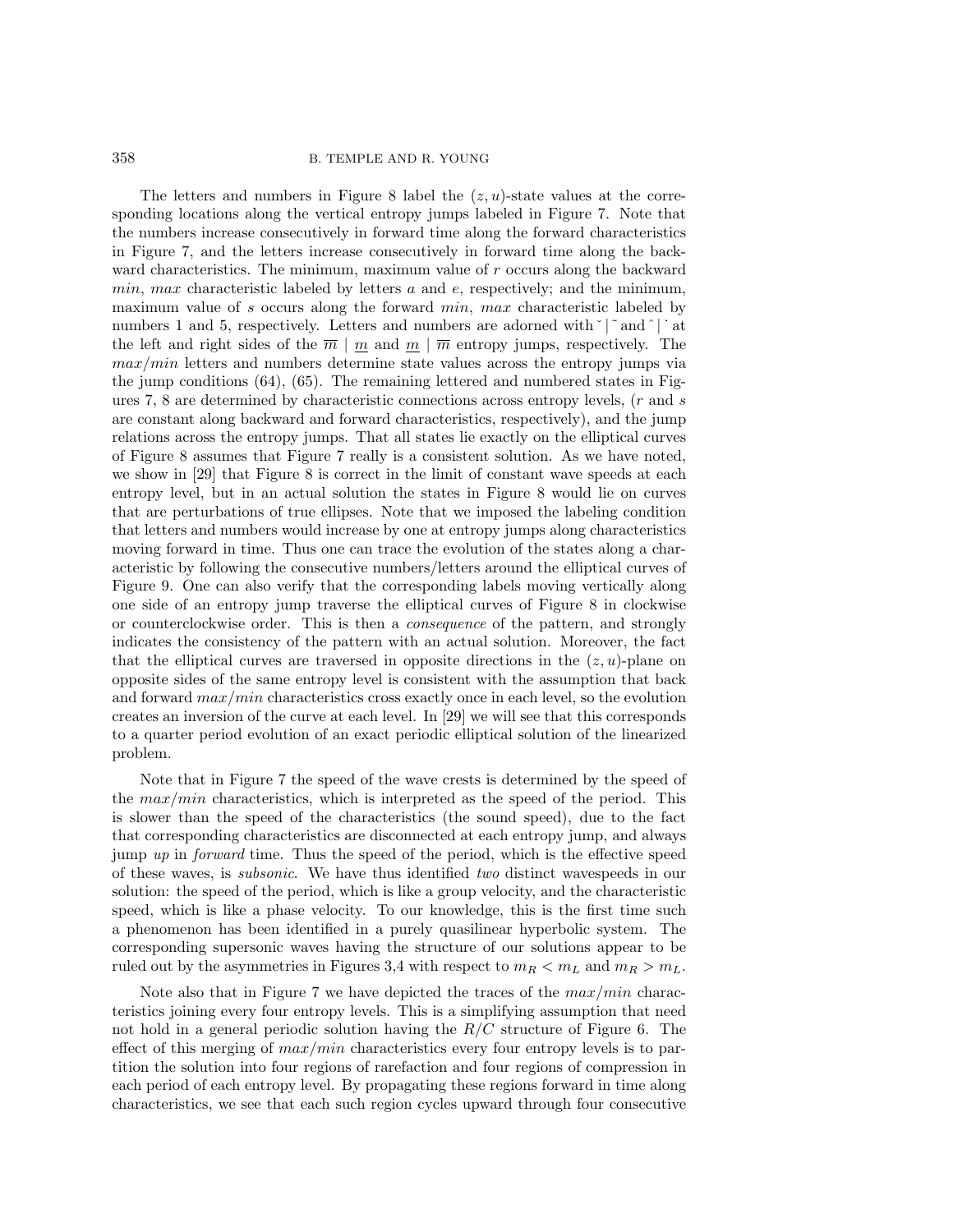regions of rarefaction and four consecutive regions of compression before returning to its original position in the tile. This makes for a clear image of how the solution in<br>Figure  $\overline{z}$  is proposating Figure 7 is propagating. ˇ1 d fou<br>ان<del>ا</del> مط **i** to the consecutive regions of compression s of rarefaction and four consecutive regions of compression before returns that  $\frac{d}{dx}$   $\frac{d}{dx}$  $\cdot$   $\cdot$   $\cdot$ 



Figure 7, the dividend in space by  $(35)-(37)$ . In Figure 7, the and the actual values in the solution will depend on the time periodic<br>d curve along an entropy level that can serve as an initial condition ne "solution" diagrammed in Figures *i*, *8* is a cartoon only because<br>s are not propagating at the exact speed of an exact state assigned to The "solution" diagrammed in Figures 7, 8 is a cartoon only because the wave **tion**, and the actual values in the solution will depend on the time periodic elliptical change of a property level that can come as an initial condition for the subsequent evolution in space by  $(35)-(37)$ . In Figure 7, the characteristic speeds speeds are not propagating at the exact speed of an exact state assigned to the solution and the extual values in the solution will depend on the time periodic elliptical shaped curve along an entropy level that can serve as an initial condition for the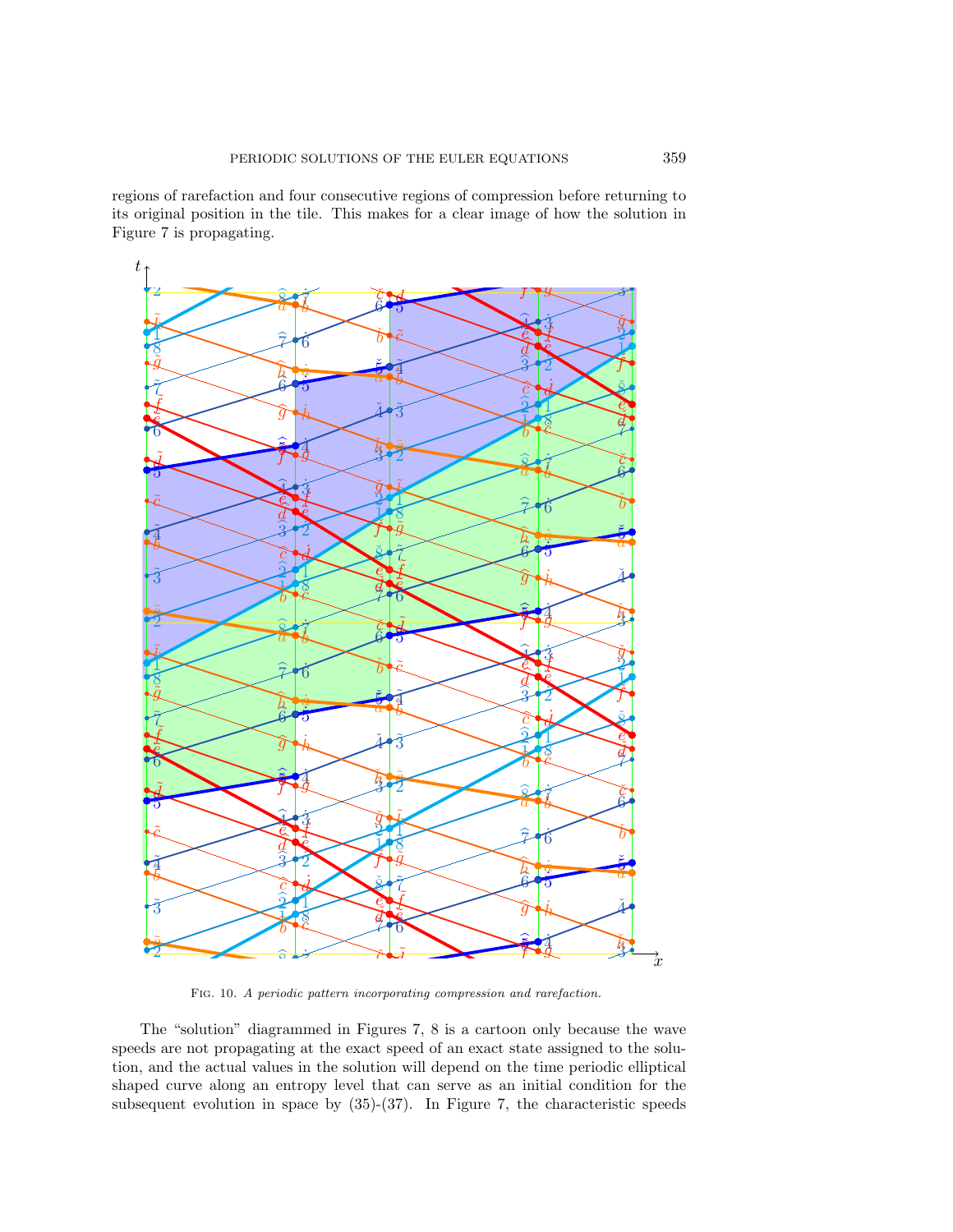

FIG. 11. The global nonlinear periodic structure in the  $(x, t)$ -plane.

are drawn as constant in each entropy level. We show in [29] that this is exact for the linearized problem. But in a nonlinear problem, the back characteristic speeds would be compressive/rarefactive between the max/min and min/max back characteristics, respectively, and forward characteristics would be compressive/rarefactive between max/min and min/max characteristics, respectively. To further demonstrate the consistency of this periodic pattern, in Figures 10 and 11 we have drawn a periodic pattern respecting the overall structure of Figures 7 and 8, but such that it correctly reflects the compression and rarefaction of characteristics in each entropy level.

Figures 10 and 11 are only cartoons because wave speeds are not propagating at the exact speed of the state assigned to the solution. However, the fact that such a cartoon can be drawn as exactly periodic for a consistent choice of wave speeds that correctly reflect compression and rarefaction, the fact that rarefaction and compression is balanced along every characteristic in the diagram<sup>7</sup> and the fact that there are so many degrees of freedom in the drawing that can be changed while preserving this periodic structure, convinces us that true time periodic solutions of (35)-(37) exhibiting this structure, actually exist. A complete mathematical proof of this is the subject of the authors' ongoing research.

6. Conclusion. It is the conjecture of the authors that a large class of solutions of the compressible Euler equations starting from space periodic initial data, will ultimately decay in time to a solution that balances compression and rarefaction along characteristics, like the solutions constructed here. We conceive of the mechanism that drives this as follows: if the initial data is not perfectly tuned to a given initial entropy profile, then in general shock-waves will form, thereby introducing new entropy states.

<sup>7</sup>Also, these diagrams represent small perturbations of a linearized solution that exhibits the structure exactly [29].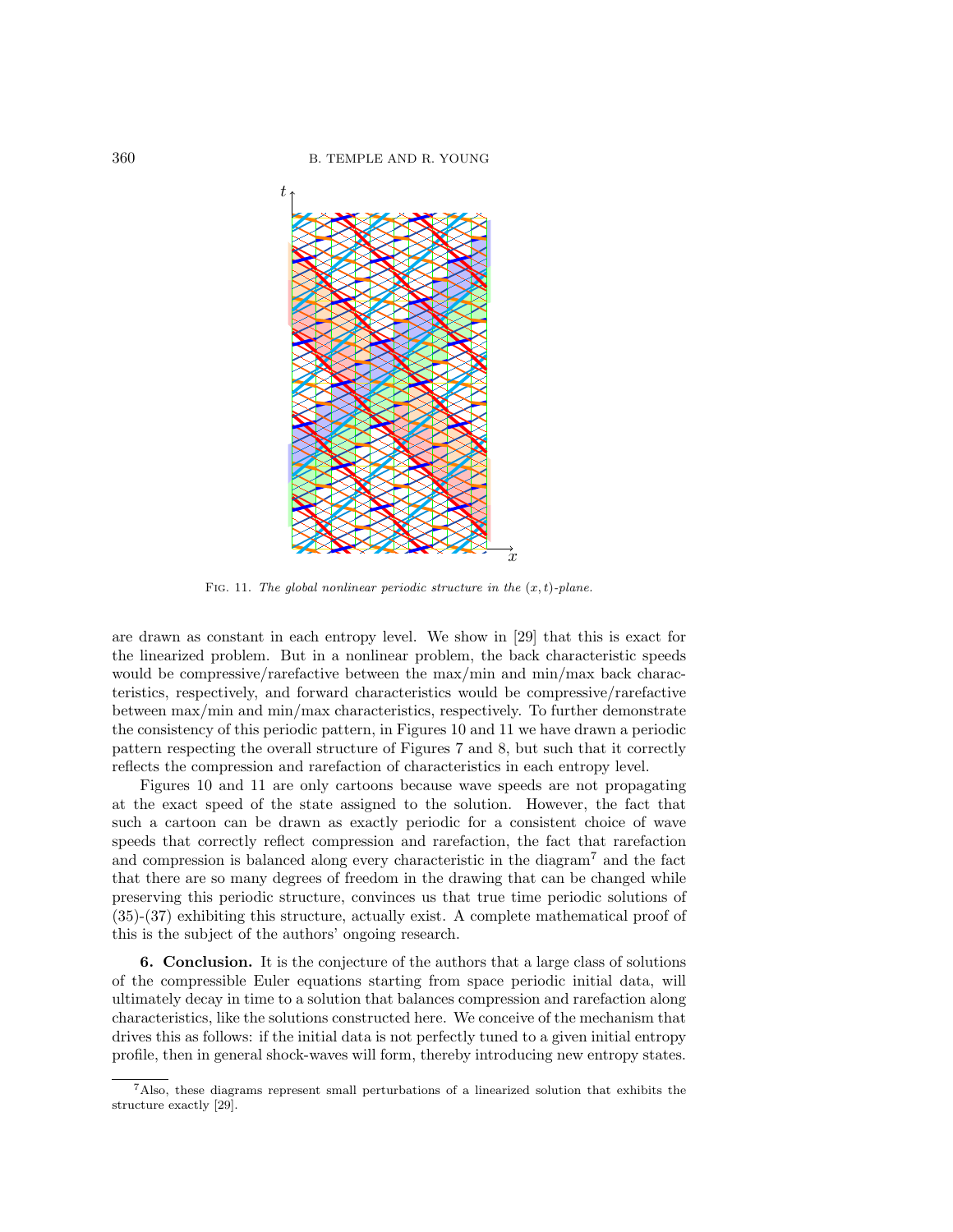The entropy field will then evolve in time as the shock-waves interact and dissipate entropy, and the solution will decay until it finds a balance between compression and rarefaction along characteristics, analogous to what we found here. We expect that there is a rich, and yet to be found, mathematical structure that describes, in patterns of R's and C's, all of the ways that a nonlinear periodic solution can balance compression and rarefaction along characteristics, the solutions presented here being the simplest. If correct, this raises a host of fascinating questions, the first one being how to give a mathematically complete proof that solutions with this global nonlinear structure do indeed solve the Euler equations exactly.

In [29] we describe and solve the linearized problem associated to nonlinear periodic solutions having the structure described in this paper. We prove that the periodic solutions with this structure are isolated in a one-mode kernel of the linearized operator, and completely characterize the spectrum. In particular, we show that the linearized operator is bounded, invertible and diagonal on the complement of its kernel, with inverse bounded on all but a sparse set of modes associated to small divisors. In [30], we show that a Liapunov-Schmidt decomposition reduces the problem to an Implicit Function Theorem for an invertible (non self-adjoint) operator having small divisors. In addition, we prove that periodic solutions with the wave structure derived here exist to within arbitrarily high Fourier mode cutoff. Taken all together, we believe this constitutes what we might call a "physical" proof that periodic solutions having the wave structure we have identified exist. The main technical obstacle to a complete proof is the existence of resonances and small divisors for periodic solutions in a *quasi-linear hyperbolic* problem<sup>8</sup>, which to our understanding, is beyond the present limits of mathematical technology, c.f. [7, 1], and [23, 5, 2, 39] for applications to *semi-linear* problems. However, in our view, the history of KAM theory indicates that one can only expect that these technical difficulties can be overcome.

If these periodic structures are realized in exact solutions of the compressible Euler equations, one can ask, is there a sense in which they are stable? Will nearby space periodic data decay to nearby time periodic solutions? Are there periodic solutions that are stable within the class of *smooth* solutions? Do there exist quasi-periodic solutions, and would these be attractors for other solutions with more general data? We believe the phenomenon of balancing compression and rarefaction is stable even if individual solutions are not. If solutions are unstable, could this herald the onset of chaotic or turbulent behavior? Perturbation of unstable rest points leads to bifurcation, period doubling, and the onset of chaos in dynamical systems, so could these simplest periodic wave structures be a doorway to the study of similar complicated phenomena in the compressible Euler equations? Are there counterexamples? Is the theory of approximate characteristics developed to prove decay to shock-waves, N-waves and solutions of the Riemann problem in compactly supported solutions, sufficient to prove decay to periodic solutions? Is there a Glimm type potential interaction term that measures the degree to which compression and rarefaction is *not* balanced at a given time, (something like the potential in the method of re-orderings, [33, 28]), that could estimate the evolution of a small perturbation from periodic data [8, 6, 18, 26]? Estimating how such a potential evolves might control the potential for future shock-wave production. One advantage here is that the total entropy is non-increasing, so there is *a priori* control over the evolving entropy profile.

It is our view that the work here provides a paradigm for how, when entropy

<sup>8</sup>These arise in the spectrum of the linearized operator for reasons analogous to the inability to bound irrational maps of the circle away from rational numbers, [29].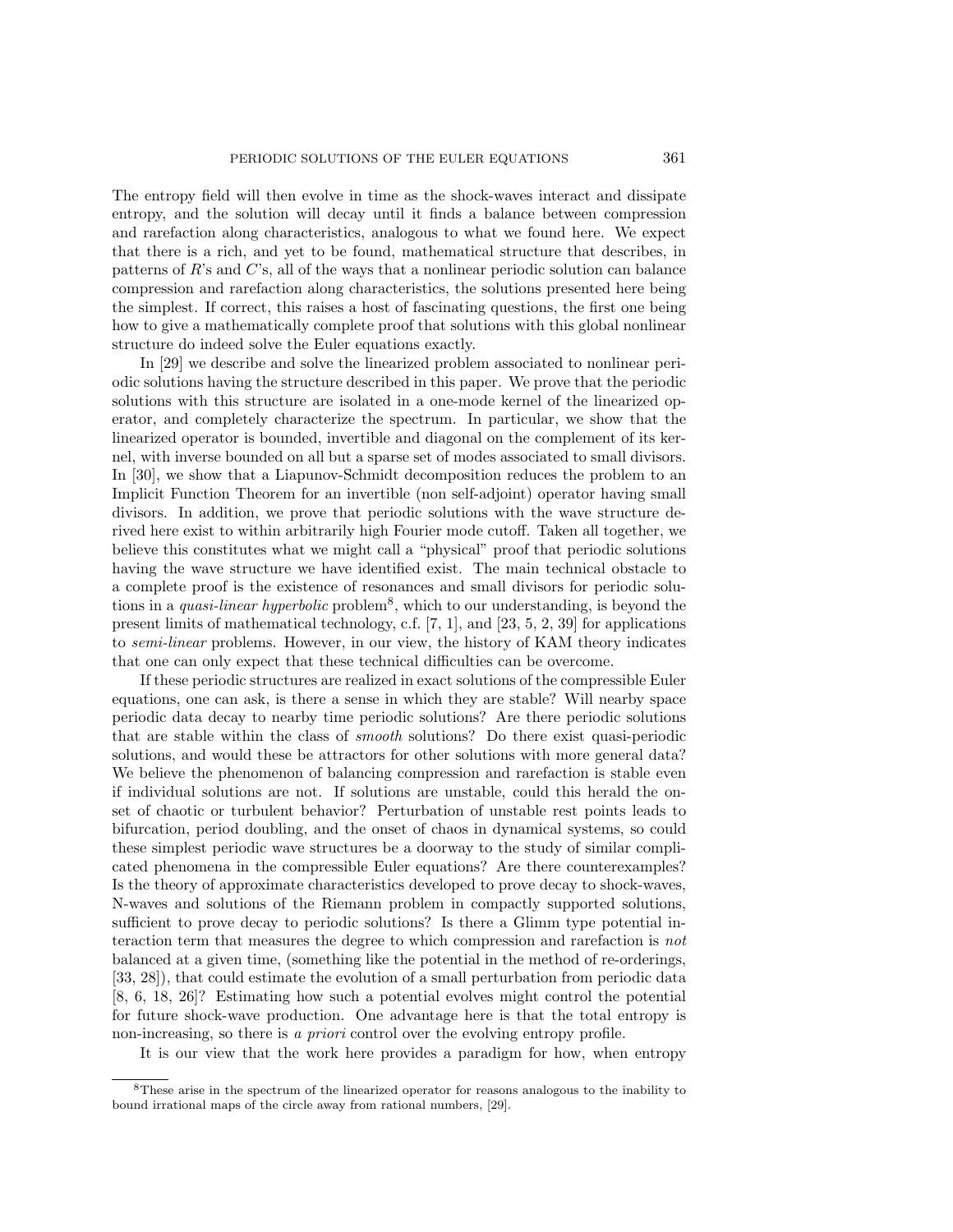362 B. TEMPLE AND R. YOUNG

variations are present, nonlinear sound waves can get into configurations of balancing compression and rarefaction, and thereby prevent the  $1/t$  attenuation rate of shockwave dissipation from taking hold. This implies that signals can propagate much further than the theory has suggested so far, and this applies not only to weak waves, but to strong waves too. According to folklore in the subject of conservation laws, the then unexplained attenuation in sonar signals during World War II was later explained by the  $1/t$  decay rate due to shock-wave dissipation proved in [9]. This analysis neglected entropy variations. Could it be that when temperature and entropy variations are present, sound waves can travel much further without dissipation by finding a configuration that balances compression and rarefaction like the waves we construct here? For example, in turbulent air, sound seems to carry further, and it is well known that whales can communicate over very long distances. Could this kind of long distance signaling be taking advantage of the phenomenon described here? In principle, this is a testable hypothesis, as, for example, there is a difference in speed between the periodic shock-free waves constructed here and the classical sound and shock speeds.

## REFERENCES

- [1] S. ALINHAC AND P. GERARD, Pseudo-differential operators and the Nash-Moser theorem, Graduate Studies in Math., no. 82, Amer. Math. Soc., Providence, 2007.
- [2] J. BOURGAIN AND W. WANG, Quasi-periodic solutions of nonlinear lattice Schrodinger equations with random potential, J. Euro. Math. Soc., 10 (2008), pp. 1–45.
- [3] D. CHRISTODOULOU, The Euler equations of compressible fluid flow, Bull. Amer. Math. Soc., 44 (2007), pp. 581–602.
- [4] R. COURANT AND K. O. FRIEDRICHS, Supersonic flow and shock waves, Wiley, New York, 1948.
- [5] W. CRAIG AND G. WAYNE, Newton's method and periodic solutions of nonlinear wave equations, Comm. Pure Appl. Math., 66 (1993), pp. 1409–1498.
- [6] C. M. DAFERMOS, *Generalized characteristics in hyperbolic systems of conservation laws*, Arch. Rat. Mech. Anal., 107 (1989), pp. 127–155.
- K. DEIMLING, Nonlinear functional analysis, Springer, 1985.
- [8] J. GLIMM, Solutions in the large for nonlinear hyperbolic systems of equations, Comm. Pure Appl. Math., 18 (1965), pp. 697–715.
- [9] J. GLIMM AND P. D. LAX, *Decay of solutions of systems of nonlinear hyperbolic conservation* laws, Memoirs Amer. Math. Soc., 101 (1970).
- [10] J. M. Greenberg, Smooth and time–periodic solutions to the quasilinear wave equation, Arch. Rat. Mech. Anal., 60 (1975), pp. 29–50.
- [11] J. M. GREENBERG AND M. RASCLE, Time–periodic solutions to systems of conservation laws, Arch. Rat. Mech. Anal., 115 (1991), pp. 395–407.
- [12] F. John, Formation of singularities in one-dimensional nonlinear wave propagation, Comm. Pure Appl. Math., 27 (1974), pp. 377–405.
- [13] P. D. Lax, Development of singularities of solutions of nonlinear hyperbolic partial differential equations, Jour. Math. Physics, 5 (1964), pp. 611–613.
- [14]  $\_\_\_\_\$  Hyperbolic systems of conservation laws and the mathematical theory of shock waves, SIAM, Philadelphia, 1973.
- [15] R. J. LeVeque, Numerical methods for conservation laws, Birkhauser, New York, 1992.
- [16] T.-T. Li, Z. Yi, and K.-D. Xing, Global classical solutions for general quasilinear hyperbolic systems with decay initial data, Nonlinear Analysis, Theory, Methods and Applications, 28 (1997), pp. 1299–1332.
- [17] T.-P. Liu, Development of singularities in the nonlinear waves for quasi-linear hyperbolic partial differential equations, J. Diff. Eqns, 33 (1979), pp. 92–111.
- [18] , Quasilinear hyperbolic systems, Commun. Math. Phys., 68 (1979), pp. 141–172.
- [19] A. MAJDA, Compressible fluid flow and systems of conservation laws in several space variables, Applied Mathematical Sciences, no. 53, Springer-Verlag, 1984.
- [20] A. MAJDA AND R. ROSALES, Resonantly interacting weakly nonlinear hyperbolic waves I. A single space variable, Stud. Appl. Math., 71 (1984), pp. 149–179.
- [21] A. MAJDA, R. ROSALES, AND M. SCHONBECK, A canonical system of integrodifferential equa-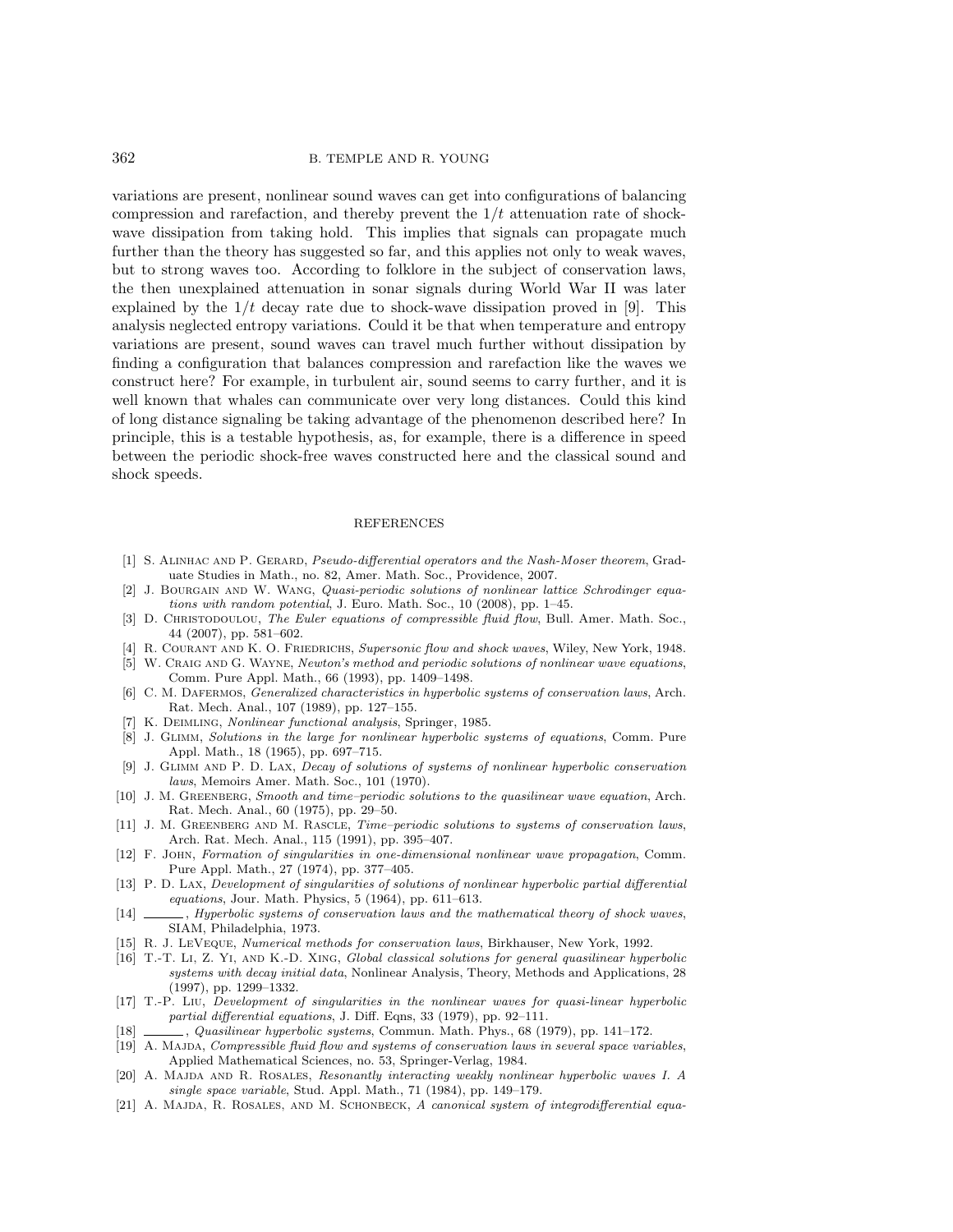tions arising in resonant nonlinear acoustics, Stud. Appl. Math., 79 (1988), pp. 205–262. [22] R. L. Pego, Some explicit resonating waves in weakly nonlinear gas dynamics, Studies in Appl.

- Math., 79 (1988), pp. 263–270.
- [23] P. H. Rabinowitz, Periodic solutions of nonlinear hyperbolic partial differential equations, Comm. Pure Appl. Math., 20 (1967), pp. 145–205.
- [24] B. Riemann, The propagation of planar air waves of finite amplitude, Classic Papers in Shock Compression Science (J.N. Johnson and R. Cheret, eds.), Springer, 1998.
- [25] M. SHEFTER AND R. ROSALES, Quasiperiodic solutions in weakly nonlinear gas dynamics., Studies in Appl. Math., 103 (1999), pp. 279–337.
- [26] J. SMOLLER, Shock waves and reaction-diffusion equations, Springer-Verlag, New York, 1982.
- [27] B. Temple and R. Young, The large time existence of periodic solutions for the compressible  $Euler$  equations, Matemática Contemporânea, 11 (1996), pp. 171-190.
- [28] , The large time stability of sound waves, Comm. Math. Phys., 179 (1996), pp. 417–466.
- [29] B. Temple and R. Young, Time-periodic linearized solutions of the compressible Euler equations and a problem of small divisors, SIAM Journal of Math Anal (2009), To appear, 54 pages, available at http://www.math.ntnu.no/conservation/2008/034.html.
- [30] , A Liapunov-Schmidt reduction for time-periodic solutions of the compressible Euler equations, Submitted, 40 pages, available at http://www.math.ntnu.no/ conservation/2008/035.html, 2009.
- [31] D. VAYNBLAT, The strongly attracting character of large amplitude nonlinear resonant acoustic waves without shocks. a numerical study, Ph.D. thesis, M.I.T, 1996.
- [32] D. WAGNER, Equivalence of the Euler and Lagrangian equations of gas dynamics for weak solutions, Jour. Diff. Equations, 68 (1987), pp. 118–136.
- [33] R. Young, Sup-norm stability for Glimm's scheme, Comm. Pure Appl. Math., 46 (1993), pp. 903–948.
- [34] , Exact solutions to degenerate conservation laws, SIAM J. Math. Anal., 30 (1999), pp. 537–558.
- [35] , Periodic solutions for conservation laws, Contemp. Math. , 255 (2000), pp. 239–256.<br>[36] , The p-system II: The vacuum, Evolution Equations (Warsaw) (R. Picard, M. Reissis
- [36] , The *p*-system II: The vacuum, Evolution Equations (Warsaw) (R. Picard, M. Reissig, and W. Zajaczkowski, eds.), Banach Center, 2001, pp. 237–252.
- [37] , Sustained solutions for conservation laws, Comm. PDE, 26 (2001), pp. 1-32.
- [38] , Global wave interactions in isentropic gas dynamics, Submitted, 47 pages, available at http://www.math.ntnu.no/conservation/2008/032.html, 2008.
- [39] E. ZEHNDER, Generalized implicit function theorems with applications to some small divisor problems, Comm. Pure Appl. Math., 28 (1975), pp. 91–140.